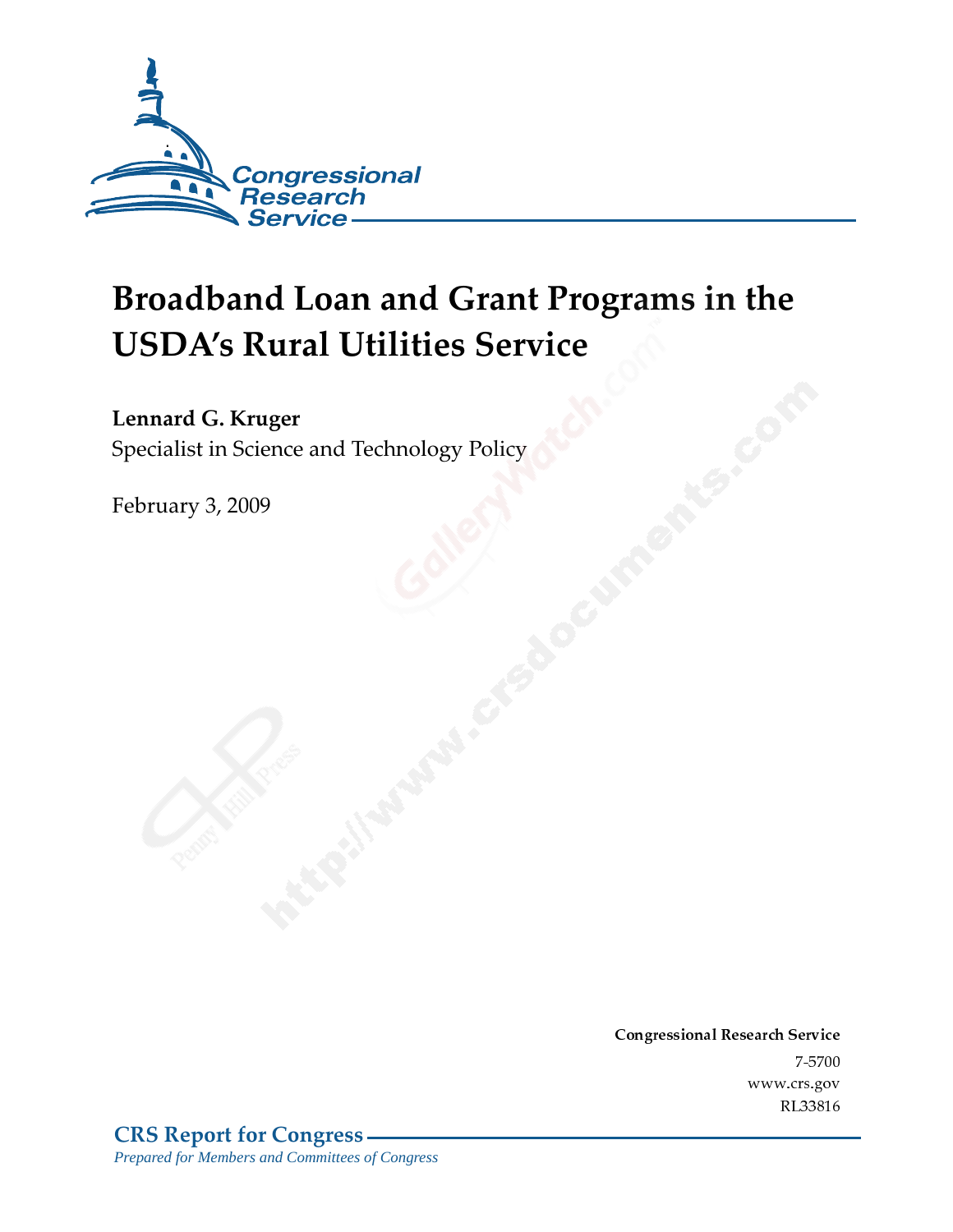## Summary

Given the large potential impact broadband access may have on the economic development of rural America, concern has been raised over a "digital divide" between rural and urban or suburban areas with respect to broadband deployment. While there are many examples of rural communities with state of the art telecommunications facilities, recent surveys and studies have indicated that, in general, rural areas tend to lag behind urban and suburban areas in broadband deployment.

Citing the lagging deployment of broadband in many rural areas, Congress and the Administration acted in 2001 and 2002 to initiate pilot broadband loan and grant programs within the Rural Utilities Service (RUS) at the U.S. Department of Agriculture (USDA). Subsequently, Section 6103 of the Farm Security and Rural Investment Act of 2002 (P.L. 107-171) amended the Rural Electrification Act of 1936 to authorize a loan and loan guarantee program to provide funds for the costs of the construction, improvement, and acquisition of facilities and equipment for broadband service in eligible rural communities. Currently, RUS/USDA houses the only two federal assistance programs *exclusively* dedicated to financing broadband deployment: the Rural Broadband Access Loan and Loan Guarantee Program and the Community Connect Grant Program.

The 110<sup>th</sup> Congress considered reauthorization and modification of the program as part of the farm bill. The Food, Conservation, and Energy Act of 2008 became law on June 18, 2008 (P.L. 110-246). Title VI (Rural Development) contains authorizing language for the broadband loan program.

Meanwhile, on May 11, 2007, RUS released a Proposed Rule seeking to revise the broadband loan program rules and regulations. Some key issues pertinent to a consideration of the RUS broadband programs include restrictions on applicant eligibility, how "rural" is defined with respect to eligible rural communities, how to address assistance to areas with preexisting broadband service, technological neutrality, funding levels and mechanisms, and the appropriateness of federal assistance. The final rule will reflect language in the enacted farm bill statute (P.L. 110-246). Ultimately, modification of rules, regulations, or criteria associated with the RUS broadband program will likely result in "winners and losers" in terms of which companies, communities, regions of the country, and technologies are eligible or more likely to receive broadband loans and grants.

On January 28, 2009, the House passed H.R. 1, the American Recovery and Reinvestment Act of 2009. The legislation would provide \$6 billion to support deployment of broadband and wireless services in rural, unserved, and underserved areas of the nation. Of the total, \$2.825 billion would be provided to RUS as additional funding for its existing loan, loan guarantee, and grant programs. The Senate economic stimulus bill, S. 336, would provide \$9 billion in grant funding to the National Telecommunications and Information Administration (NTIA) of the Department of Commerce. The bill specifies that 50% of the total grant funding shall be used to support projects in rural communities, and funds may be transferred for this purpose to USDA's Rural Utilities Service if deemed appropriate by the Secretary of Commerce and in consultation with the Secretary of Agriculture. This report will be updated as events warrant.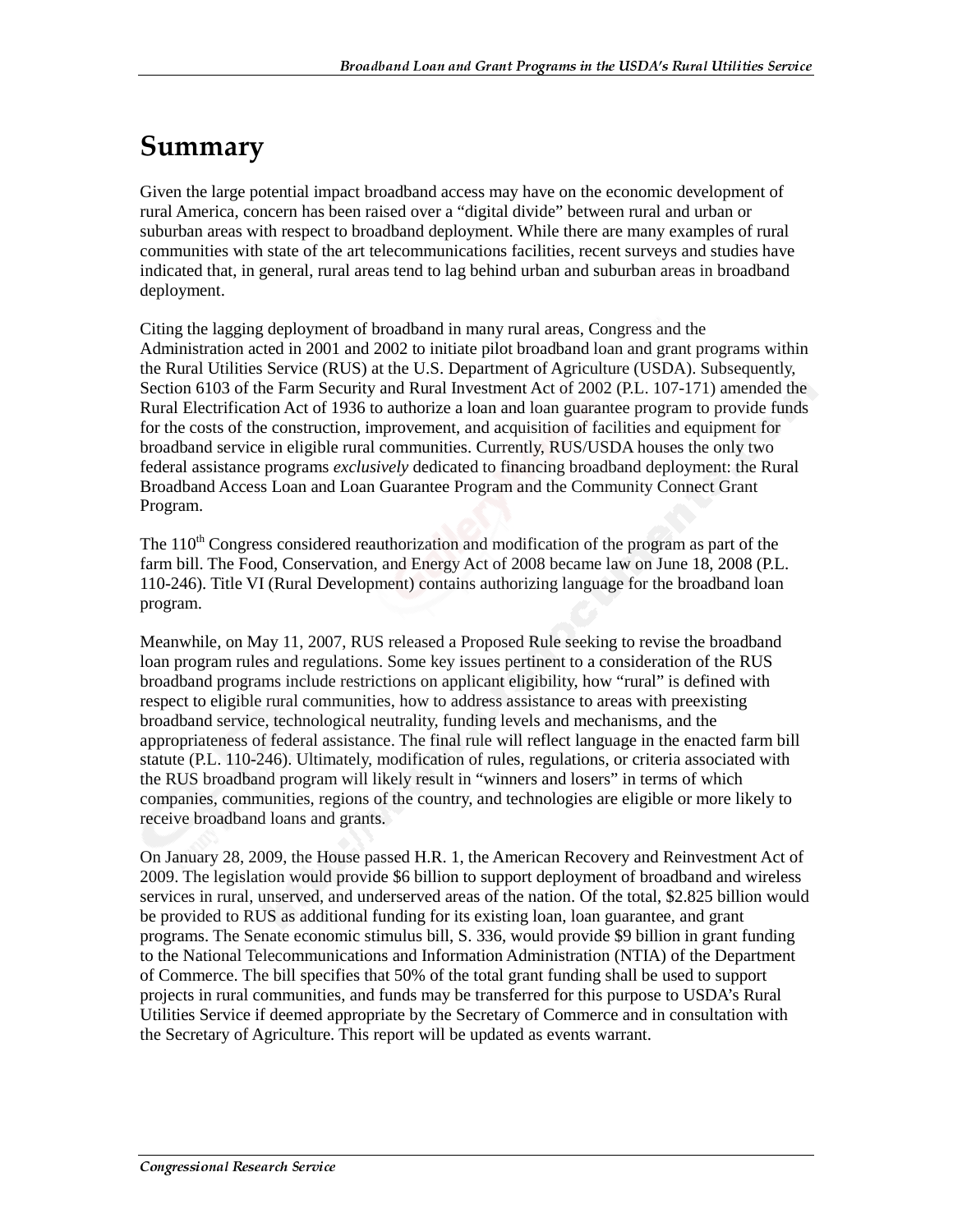## **Contents**

# Tables

| Table 1. Funding for the Rural Broadband Access Loan and Loan Guarantee Program 4 |  |
|-----------------------------------------------------------------------------------|--|
|                                                                                   |  |
| Table 3. Number of Customers Receiving New or Improved Telecommunication Services |  |

### Contacts

|--|--|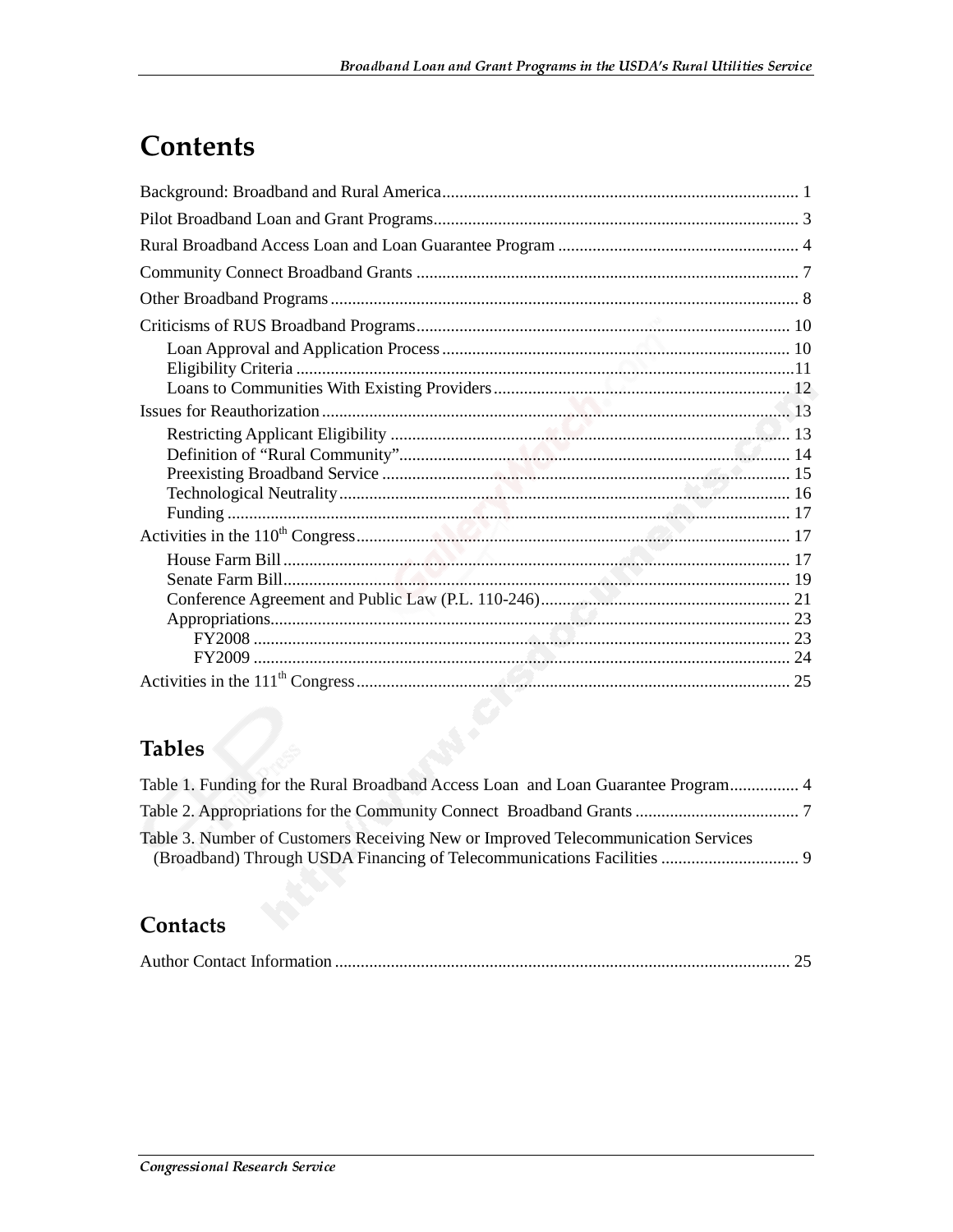## Background: Broadband and Rural America

The broadband loan and grant programs at RUS are intended to accelerate the deployment of broadband services in rural America. "Broadband" refers to high-speed Internet access for private homes, commercial establishments, schools, and public institutions. Currently in the United States, broadband is primarily provided via cable modem (from the local provider of cable television service) or over the telephone line (digital subscriber line or "DSL"). Other broadband technologies include fiber optic cable, fixed wireless, satellite, and broadband over power lines (BPL).

Broadband access enables a number of beneficial applications to individual users and to communities. These include e-commerce, telecommuting, voice service (voice over the Internet protocol or "VOIP"), distance learning, telemedicine, public safety, and others. It is becoming generally accepted that broadband access in a community can play an important role in economic development. A February 2006 study by the Massachusetts Institute of Technology for the Department of Commerce's Economic Development Administration marked the first attempt to measure the impact of broadband on economic growth. The study found that "between 1998 and 2002, communities in which mass-market broadband was available by December 1999 experienced more rapid growth in employment, the number of businesses overall, and businesses in IT-intensive sectors, relative to comparable communities without broadband at that time." $\frac{1}{1}$ 

Subsequently, a June 2007 report from the Brookings Institution found that for every one percentage point increase in broadband penetration in a state, employment is projected to increase by 0.2 to 0.3% per year. For the entire U.S. private non-farm economy, the study projected an increase of about 300,000 jobs, assuming the economy is not already at full employment.<sup>2</sup>

Access to affordable broadband is viewed as particularly important for the economic development of rural areas because it enables individuals and businesses to participate fully in the online economy regardless of geographical location. For example, aside from enabling existing businesses to remain in their rural locations, broadband access could attract new business enterprises drawn by lower costs and a more desirable lifestyle. Essentially, broadband potentially allows businesses and individuals in rural America to live locally while competing globally in an online environment.

Given the large potential impact broadband may have on the economic development of rural America, concern has been raised over a "digital divide" between rural and urban or suburban areas with respect to broadband deployment. While there are many examples of rural communities with state of the art telecommunications facilities, $3$  recent surveys and studies have

 $\overline{a}$ 

<sup>1</sup> Gillett, Sharon E., Massachusetts Institute of Technology, *Measuring Broadband's Economic Impact*, report prepared for the Economic Development Administration, U.S. Department of Commerce, February 28, 2006, p. 4. Available at http://www.eda.gov/ImageCache/EDAPublic/documents/pdfdocs2006/mitcmubbimpactreport\_2epdf/v1/ mitcmubbimpactreport.pdf.

<sup>2</sup> Crandall, Robert, William Lehr, and Robert Litan, *The Effects of Broadband Deployment on Output and Employment: A Cross-sectional Analysis of U.S. Data*, June 2007, 20 pp. Available at http://www3.brookings.edu/views/papers/ crandall/200706litan.pdf.

<sup>3</sup> See for example: National Exchange Carrier Association (NECA), *Trends 2006: Making Progress With Broadband*, 2006, 26 p. Available at http://www.neca.org/media/trends\_brochure\_website.pdf.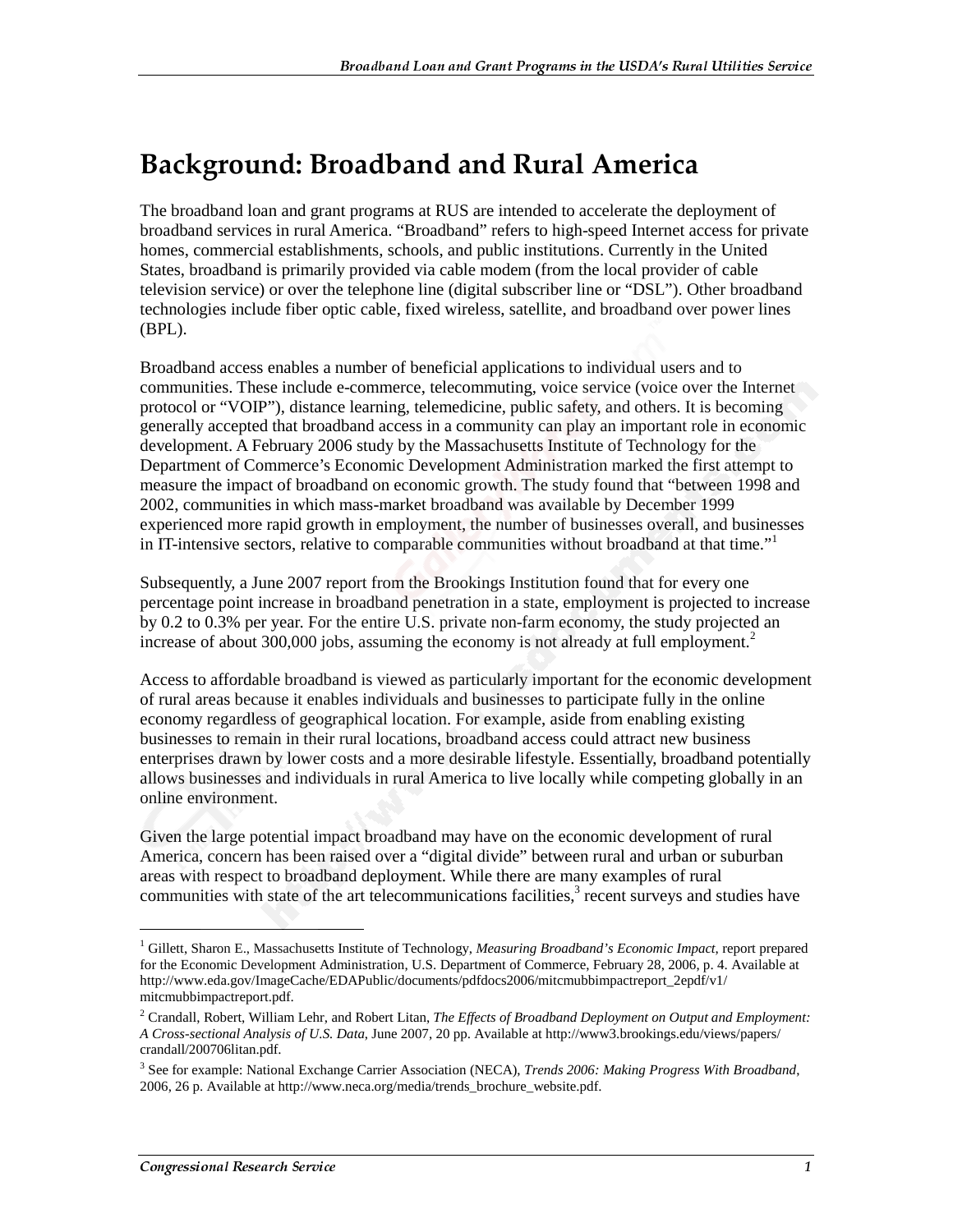indicated that, in general, rural areas tend to lag behind urban and suburban areas in broadband deployment. For example:

- A September 2004 Department of Commerce report, *A Nation Online: Entering the Broadband Age*, found that a lower percentage of Internet households have broadband in rural areas (24.7%) than in urban areas (40.4%), and that "while broadband usage has grown significantly in all areas since the previous survey, the rural-urban differential continues."<sup>4</sup> The report also found that broadband penetration rates are higher in the West and Northeast than in the South and Midwest.<sup>5</sup>
- A May 2006 report released by the Government Accountability Office (GAO) found that 17% of rural households subscribe to broadband, as opposed to 28% of suburban and 29% of urban households.<sup>6</sup> GAO also found that lower broadband subscription rates in rural areas are related to availability, not to a lesser tendency of rural households to purchase broadband service.<sup>7</sup>
- 2008 data from the Pew Internet & American Life Project indicate that while broadband adoption is growing in urban, suburban, and rural areas, broadband users make up larger percentages of urban and suburban users than rural users. Pew found that the percentage of all U.S. adults with broadband at home is 60% for suburban areas, 57% for urban areas, and 38% for rural areas.<sup>8</sup>
- According to the latest FCC data on the deployment of high-speed Internet connections (released January 2009), as of December 31, 2007, high-speed subscribers were reported in 99% of the most densely populated zip codes, as opposed to 90% of zip codes with the lowest population densities.<sup>9</sup>

The comparatively lower population density of rural areas is likely the major reason why broadband is less deployed than in more highly populated suburban and urban areas. Particularly for wireline broadband technologies—such as cable modem and DSL—the greater the geographical distances among customers, the larger the cost to serve those customers. For example, in providing telecommunications services, investment per subscriber in rural systems averages  $$2,921$  compared to  $$1,920$  for urban.<sup>10</sup> Thus, there is often less incentive for companies to invest in broadband in rural areas than, for example, in an urban area where there is more demand (more customers with perhaps higher incomes) and less cost to wire the market area.

1

<sup>4</sup> U.S. Department of Commerce, Economics and Statistics Administration, National Telecommunications and Information Administration, *A Nation Online: Entering the Broadband Age*, September 2004, pp. 12-13.

<sup>5</sup> Ibid., p. 12.

<sup>6</sup> U.S. Government Accountability Office, *Broadband Deployment is Extensive throughout the United States, but It Is Difficult to Assess the Extent of Deployment Gaps in Rural Areas*, GAO-06-426, May 2006, p. 12. Available at http://www.gao.gov/new.items/d06426.pdf.

 $<sup>7</sup>$  Ibid., p. 5.</sup>

<sup>8</sup> Horrigan, John B., Pew Internet & American Life Project, *Home Broadband Adoption 2008,* July 2008, p. 3. Available at http://www.pewinternet.org/pdfs/PIP\_Broadband\_2008.pdf

<sup>9</sup> FCC, *High-Speed Services for Internet Access: Status as of December 31, 2007,* p.4. Available at http://hraunfoss.fcc.gov/edocs\_public/attachmatch/DOC-287962A1.pdf

<sup>&</sup>lt;sup>10</sup> Office of Management and Budget, Program Assessment Rating Tool (PART), Department of Agriculture PART Assessments, assessment year 2005, p. 262, available at http://www.whitehouse.gov/omb/budget/fy2005/pma/ agriculture.pdf.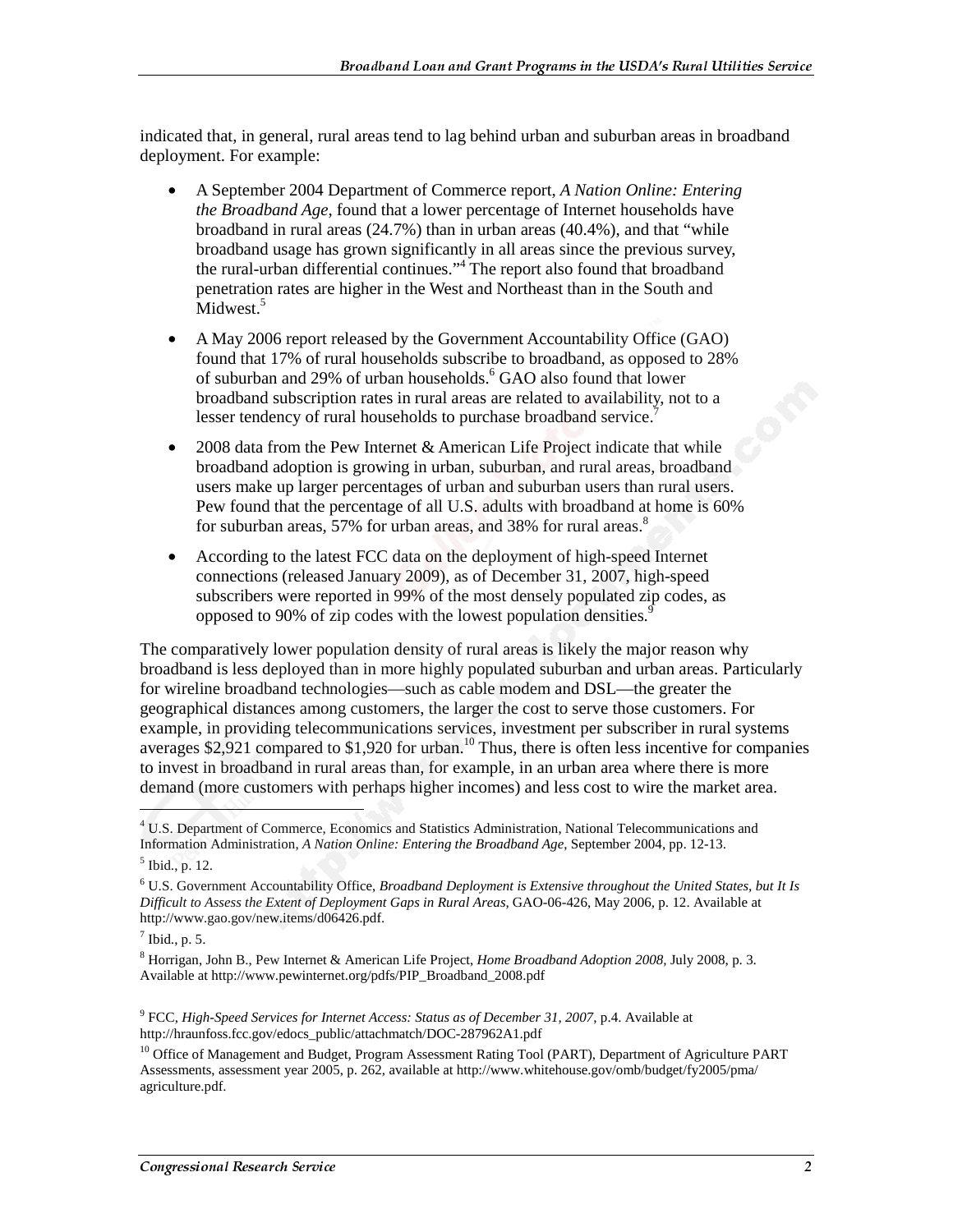The terrain of rural areas can also be a hindrance, in that it is more expensive to deploy broadband technologies in a mountainous or heavily forested area. An additional added cost factor for remote areas can be the expense of "backhaul" (e.g., the "middle mile") which refers to the installation of a dedicated line which transmits a signal to and from an Internet backbone which is typically located in or near an urban area.

Cable modem and DSL currently comprise about 84% of residential broadband deployment nationwide.<sup>11</sup> However, because of the challenges of deploying these technologies in low population density areas, other broadband technologies have been identified as perhaps offering potential in rural areas. These include mobile wireless (cellular), fixed wireless (WIMAX, wi-fi), satellite, and broadband over powerlines (BPL).

## **Pilot Broadband Loan and Grant Programs**

Given the lagging deployment of broadband in rural areas, Congress and the Administration acted to initiate pilot broadband loan and grant programs within the Rural Utilities Service of the U.S. Department of Agriculture. While RUS had long maintained telecommunications loan and grant programs (Rural Telephone Loans and Loan Guarantees, Rural Telephone Bank, and more recently, the Distance Learning and Telemedicine Loans and Grants) none were exclusively dedicated to financing rural broadband deployment. Title III of the FY2001 agriculture appropriations bill (P.L. 106-387) directed USDA/RUS to conduct a "pilot program to finance broadband transmission and local dial-up Internet service in areas that meet the definition of 'rural area' used for the Distance Learning and Telemedicine Program."

Subsequently, on December 5, 2000, RUS announced the availability of \$100 million in loan funding through a one-year pilot program "to finance the construction and installation of broadband telecommunications services in rural America."12 The broadband pilot loan program was authorized under the authority of the Distance Learning and Telemedicine Program (7 U.S.C. 950aaa), and was available to "legally organized entities" not located within the boundaries of a city or town having a population in excess of 20,000.

The FY2001 pilot broadband loan program received applications requesting a total of \$350 million. RUS approved funding for 12 applications totaling \$100 million. The FY2002 agriculture appropriations bill (P.L. 107-76) designated a loan level of \$80 million for broadband loans, and on January 23, 2002, RUS announced that the pilot program would be extended into FY2002, with \$80 million in loans made available to fund many of the applications that did not receive funding during the previous year. $^{13}$ 

Meanwhile, the FY2002 agriculture appropriations bill (P.L. 107-76) allocated \$20 million for a pilot broadband grant program, also authorized under the Distance Learning and Telemedicine Program. On July 8, 2002, RUS announced the availability of \$20 million for a pilot grant program for the provision of broadband service in rural America. The program was specifically

<sup>11</sup> *High-Speed Services for Internet Access: Status as of December 31, 2007,* Chart 6.

 $12$  Rural Utilities Service, USDA, "Construction and Installation of Broadband Telecommunications Services in Rural America; Availability of Loan Funds," *Federal Register*, Vol. 65, No. 234, December 5, 2000, p. 75920.

<sup>13</sup> Rural Utilities Service, USDA, "Broadband Pilot Loan Program," *Federal Register*, Vol. 67, No. 15, January 23, 2002, p. 3140.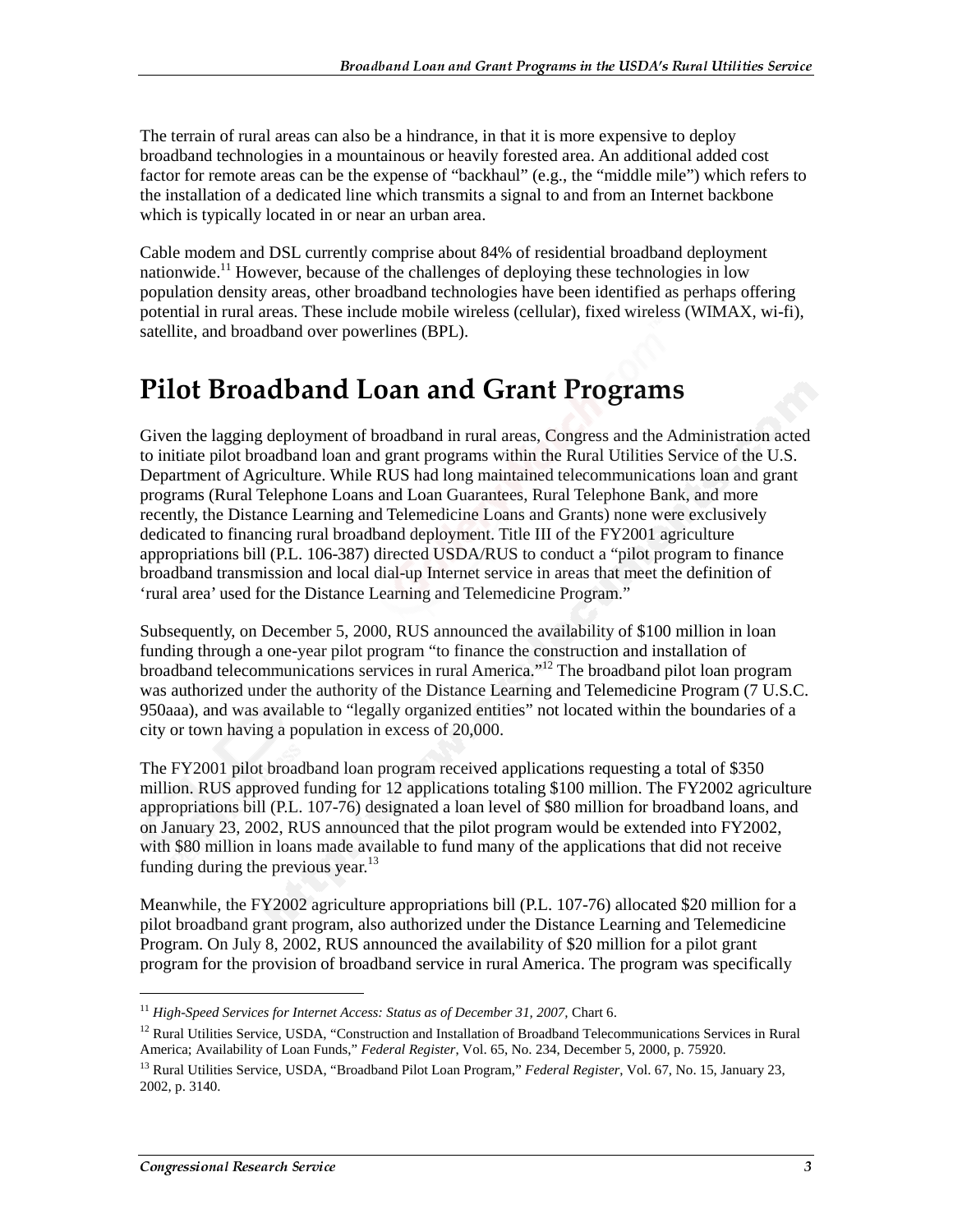targeted to economically challenged rural communities with no existing broadband service. Grants were made available to entities providing "community-oriented connectivity" which the RUS defined as those entities "who will connect the critical community facilities including the local schools, libraries, hospitals, police, fire and rescue services and who will operate a community center that provides free and open access to residents."<sup>14</sup>

In response to the July 8, 2002, Notice of Funds Availability, RUS received more than 300 applications totaling more than \$185 million in requested grant funding. RUS approved 40 grants totaling \$20 million. The pilot program was extended into FY2003, as the Consolidated Appropriations Resolution of 2003 (P.L. 108-7) allocated \$10 million for broadband grants. On September 24, 2003, 34 grants were awarded to eligible applicants who did not receive funding during the previous year.

## **Rural Broadband Access Loan and Loan Guarantee** Program

Building on the pilot broadband loan program at RUS, Section 6103 of the Farm Security and Rural Investment Act of 2002 (P.L. 107-171) amended the Rural Electrification Act of 1936 to authorize a loan and loan guarantee program to provide funds for the costs of the construction, improvement, and acquisition of facilities and equipment for broadband service in eligible rural communities.15 Section 6103 made available, from the funds of the Commodity Credit Corporation (CCC), a total of \$100 million through FY2007 (\$20 million for each of fiscal years 2002 through 2005, and \$10 million for each of fiscal years 2006 and 2007). P.L. 107-171 also authorized any other funds appropriated for the broadband loan program.

Beginning in FY2004, Congress annually blocked mandatory funding from the CCC. Thus starting in FY2004—the program was funded as part of annual appropriations in the Distance Learning and Telemedicine account within the Department of Agriculture appropriations bill. Every fiscal year, Congress has approved an appropriation for the loan program which is used to subsidize a specific loan level (the total amount of lending authority). **Table 1** shows—for the life of the program to date—loan subsidies, loan levels (lending authority), and actual funds announced by RUS yearly for loan applications. Announced available funding typically exceeds yearly loan levels because large balances of unobligated money have been carried over from year to year.

|  | Table 1. Funding for the Rural Broadband Access Loan |                            |  |  |  |
|--|------------------------------------------------------|----------------------------|--|--|--|
|  |                                                      | and Loan Guarantee Program |  |  |  |
|  |                                                      |                            |  |  |  |

|        | <b>Budget Authority</b><br>(subsidy level) | Loan Level (lending<br>authority) | <b>Announced Available</b><br><b>Funding for Loans and</b><br>Loan Guarantees <sup>a</sup> |
|--------|--------------------------------------------|-----------------------------------|--------------------------------------------------------------------------------------------|
| FY2003 | \$40 million <sup>b</sup>                  | \$1.455 billion                   | $$1.455$ billions                                                                          |

<sup>14</sup> Rural Utilities Service, USDA, "Broadband Pilot Grant Program," *Federal Register*, Vol. 67, No. 130, July 8, 2002, p. 45080.

<sup>&</sup>lt;sup>15</sup> Title VI of the Rural Electrification Act of 1936 (7 U.S.C. 950bb).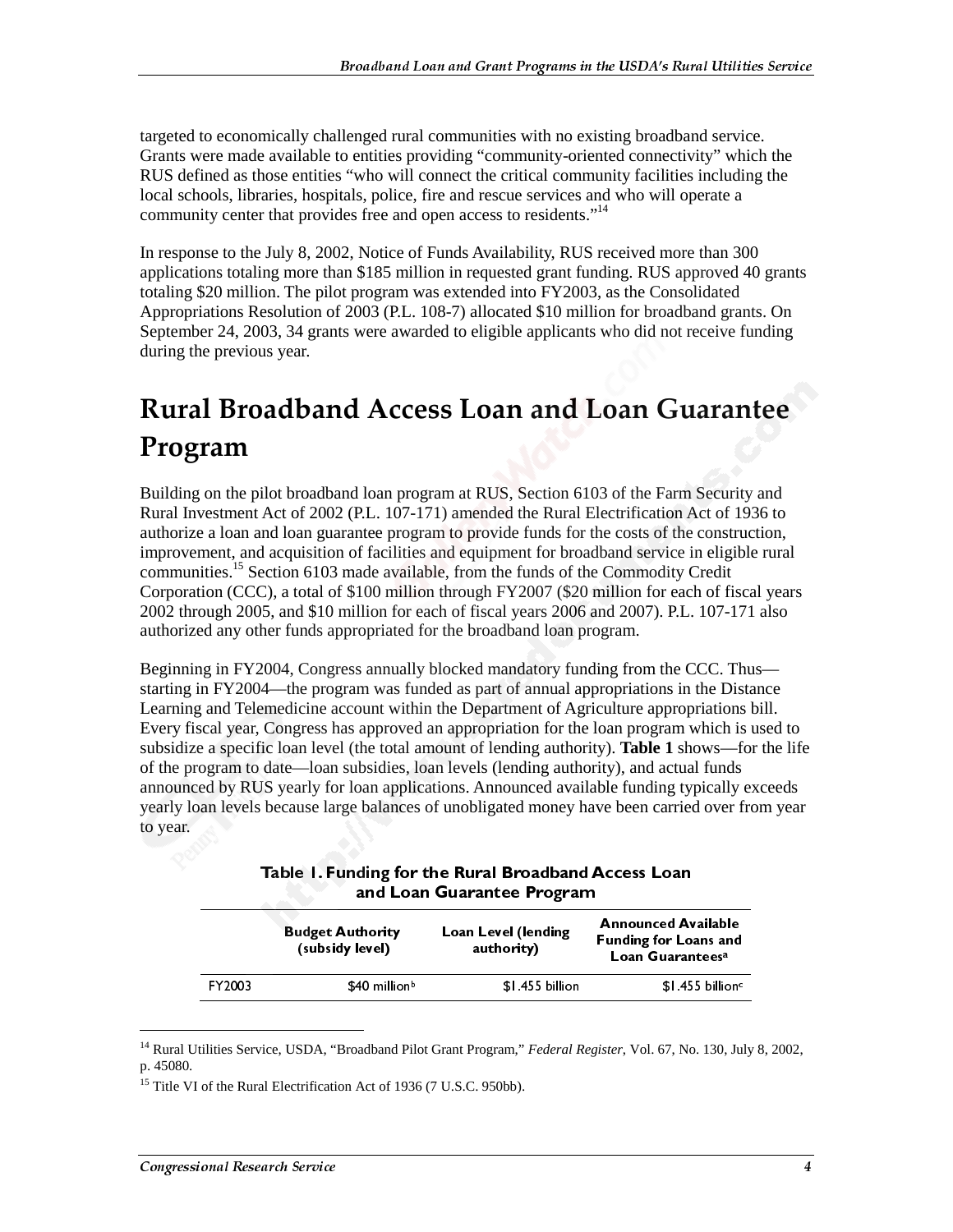|        | <b>Budget Authority</b><br>(subsidy level) | Loan Level (lending<br>authority) | <b>Announced Available</b><br><b>Funding for Loans and</b><br>Loan Guarantees <sup>a</sup> |
|--------|--------------------------------------------|-----------------------------------|--------------------------------------------------------------------------------------------|
| FY2004 | \$13.1 million                             | \$602 million                     | \$2.211 billion <sup>d</sup>                                                               |
| FY2005 | \$11.715 million                           | \$550 million                     | $$2.157$ billion <sup>e</sup>                                                              |
| FY2006 | \$10.75 million                            | \$500 million                     | \$1.085 billionf                                                                           |
| FY2007 | \$10.75 million                            | \$500 million                     | \$0.998 billions                                                                           |
| FY2008 | \$6.45 million                             | \$300 million                     | $$0.7929$ billion <sup>h</sup>                                                             |
| FY2009 | \$6.45 million                             | \$300 million                     | $$0.594$ billionh                                                                          |
|        |                                            |                                   |                                                                                            |

a. Because all available funds were not awarded, unobligated balances were carried over from year to year.

- b. Composed of \$20 million from FY2002 plus \$20 million for FY2003 of mandatory funding from the Commodity Credit Corporation, as directed by P.L. 107-171. In the FY2004, FY2005, and FY2006 appropriations bills, mandatory funding from the CCC was canceled.
- c. Rural Utilities Service, USDA, "Rural Broadband Access Loans and Loan Guarantees Program," Federal Register, Vol. 68, No. 20, January 30, 2003, pp. 4753-4755.
- d. Rural Utilities Service, USDA, "Rural Broadband Access Loans and Loan Guarantees Program," Federal Register, Vol. 69, No. 60, March 29, 2004, pp. 16231-16232.
- Rural Utilities Service, USDA, "Rural Broadband Access Loans and Loan Guarantees Program," Federal e. . . Register, Vol. 70, No. 42, March 4, 2005, pp. 10595-10596.
- f. USDA, Rural Utilities Service, "Rural Development Utilities Programs," power point presentation, April 25, 2006. Available at http://www.usda.gov/rus/pasd/NARUC-2006April.ppt#322,1.
- g. USDA, Rural Utilities Service, "Rural Development Telecommunications Program Overview," power point presentation, October 1, 2007. Available at http://www.usda.gov/rus/telecom/broadband/workshops/ J.PontiMichiganPresentationOct12007.ppt..
- h. USDA, Rural Utilities Service, "FCC/USDA Rural Broadband Educational Workshop," power point presentation, November 20, 2008. Available at http://www.usda.gov/rus/telecom/broadband/workshops/ FCC\_USDABroadbandWorkshopNov20.pdf.

C. Rural Utilities Service, USDA, "Rural Broadband Access Loan and Loan Guarantees Program," Federal<br>
Rural Utilities Service, USDA, "Rural Foodband Access Loans and Loan Guarantees Program," Federal<br>
Rural Utilities Serv d. Rural Utilities Service, USDA, "Rural Broadband Access Loans and Loan Guarantees Program," Federal<br>Register, Vol. 69, No. 60, March 29, 2006, pp. 16231-16222<br>Rural Utilities Service, "Rural Districts Development Utiliti e. Rural Utilities Service, USDA, Theral Socialistics Service, The end Cuarantees Program, "Federal<br>
Register, Vol. 70, No. 42, March 4, 2005 pp. 10395-10396.<br>
USDA, Rural Utilities Service, "Rural Development Utilities C The Rural Broadband Access Loan and Loan Guarantee Program is codified as 7 U.S.C. 950bb. Specifically, Treasury rate loans, 4% loans, and loan guarantees are authorized for entities providing broadband service for "eligible rural communities," defined as any area of the United States that is not contained in an incorporated city or town with a population in excess of 20,000 inhabitants.<sup>16</sup> RUS is required to be technologically neutral in determining whether or not to make a loan, and is instructed to give priority to rural communities with no existing residential

<sup>&</sup>lt;sup>16</sup> Section 772 of the FY2004 Consolidated Appropriations Act (P.L. 108-199) changed the definition of an "eligible rural community" to be defined as "any area of the United States that is not contained in an incorporated city or town with a population in excess of 20,000 inhabitants." Accordingly, the March 29, 2004 Notice of Funds Availability for the Rural Broadband Access Loans and Loan Guarantee Program defined "Eligible Rural Community" as follows:

Register, Vol. 68, No. 20, January 30, 2003, pp. 4753-4755.<br>Rural Utilities Service, USDA, "Rural Broadband Access Les<br>Register, Vol. 69, No. 60, March 29, 2004, pp. 16231-16232<br>Rural Utilities Service, USDA, "Rural Broadb Register, Vol. 69, No. 60, March 29, 2004, pp. 16231-16232.<br>Register, Vol. 70, No. 42, March 4, 2005, pp. 16331-16232.<br>Register, Vol. 70, No. 42, March 4, 2005, pp. 10595-10596.<br>USDA, Rural Utilities Service, "Rural Broedb Register, Vol. 70, No. 42, March 4, 2005, pp. 10595-10596.<br>USDA, Rural Utilities Service, "Rural Development Utilities 1006. Available at http://www.usdagov/rus/pasd/NARUC-2<br>2006. Available at http://www.usdagov/rus/pasd/N The definition of eligible rural community in Section  $601(b)(2)$  of the Rural Electrification Act (7) U.S.C. 950bb)(b)(2), qualifying for financial assistance under the Rural Broadband Access Loan and Loan Guaranty Program, has been amended by provisions in the Consolidated Appropriations Act, 2004, to mean any area of the United States that is not contained in an incorporated city or town with a population in excess of 20,000 inhabitants. Therefore, an applicant no longer must demonstrate that it is not located in an area designated as a standard metropolitan statistical area. This change supersedes and nullifies contrary provisions in regulations implementing the broadband program found at 7 CFR part 1738.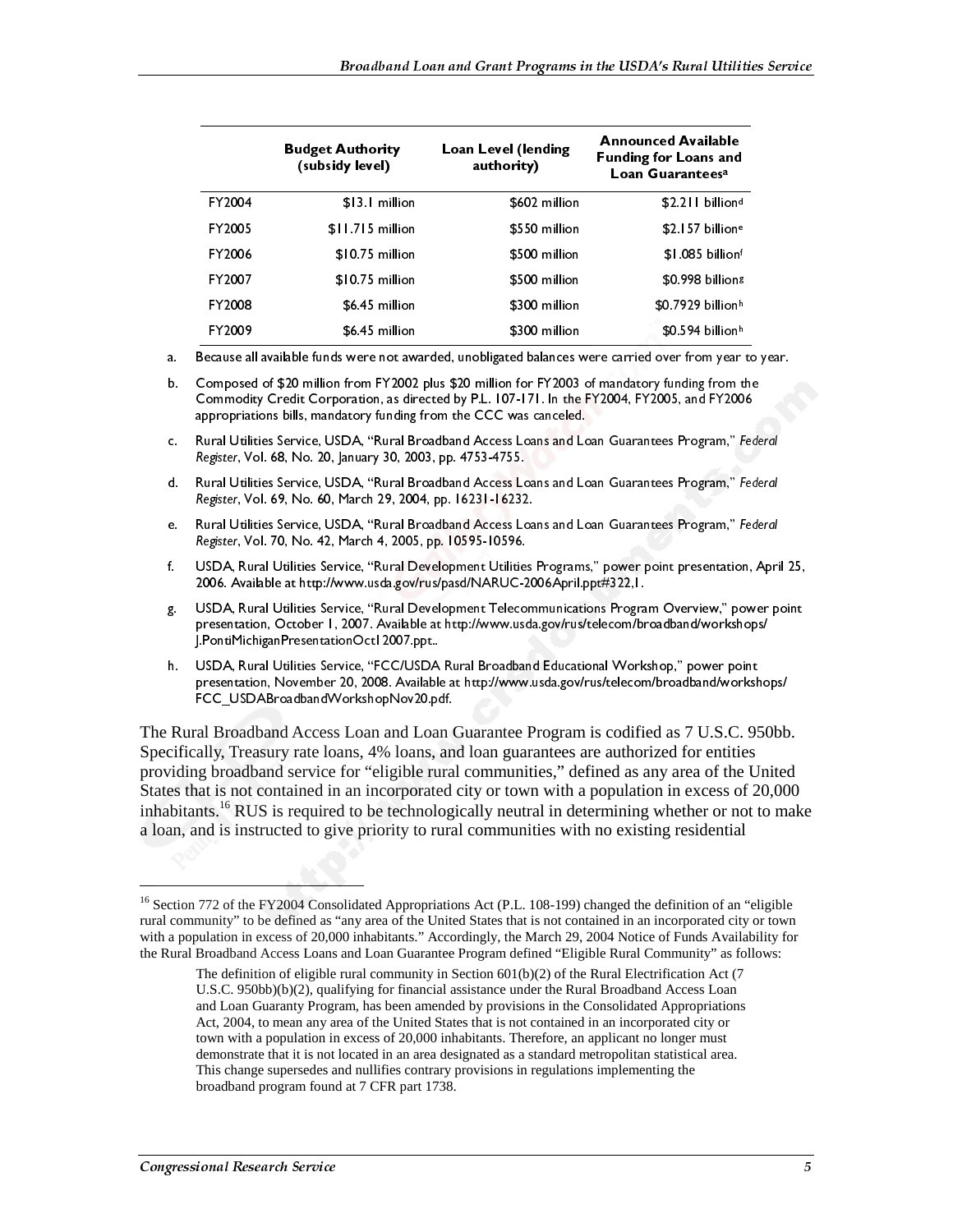broadband service. Loans are used for financing new or improved existing broadband provider facilities. Loans cannot be used to finance installations or equipment at customers' premises.

On January 30, 2003, the RUS published in the *Federal Register* the regulation (7 C.F.R. part 1738) establishing the Rural Broadband Access Loan and Loan Guarantee Program, as authorized by P.L. 107-171.<sup>17</sup> According to the regulation, entities eligible to receive loans include corporations, limited liability companies, cooperative or mutual organizations, Indian tribes, and public bodies. Specifically **not** eligible are individuals, partnerships, and any entity serving 2% or more of the telephone subscriber lines in the United States. All applicants are required to demonstrate adequate credit support—a minimum of 20% of requested loan amount, including cash on hand equivalent to one full year of operating expense.<sup>18</sup>

To be eligible for 4% loans, applicants must be proposing to serve a community with no existing broadband service, a population of 2,500 or less, and a service area with population density of no more than 20 persons per square mile. Additionally, the community must be located in a county with a per capita income of less than or equal to 65% of the national per capita income.

As of November 20, 2008, the broadband loan program received 218 applications, requesting a total of \$4.5 billion in loans. Of these, 92 applications were approved (totaling \$1.8 billion) and 117 were returned (totaling \$2.7 billion). Of loans approved, 53% were made to corporations, 37% to LLCs, 6% to cooperatives, 3% to municipalities, and 1% to a tribal authority.<sup>19</sup>

On March 25, 2008, RUS announced its largest loan ever, \$267 million to Open Range Communications. The \$267 million loan, accompanied by an over \$100 million investment from the private sector, will enable Open Range to provide wireless broadband (Wi-Max technology) and satellite connectivity to 518 rural communities in 17 states.<sup>20</sup>

Applications for the Rural Broadband Access Loan and Loan Guarantee program are accepted at any time. The maximum loan amount for 4% loans is \$7.5 million. There is no maximum for treasury rate loans, and the minimum level for all loans is \$100 thousand. In 2003, the average loan was \$11.2 million, while in 2006, the average loan was \$44 million.<sup>21</sup> Loans are made for the term equal to the expected service life of financed facilities. Further information, including application materials and guidelines, is available at http://www.usda.gov/rus/telecom/ broadband.htm.

 $\overline{a}$ 

<sup>17</sup> Rural Utilities Service, USDA, "Rural Broadband Access Loans and Loan Guarantees," *Federal Register*, Vol. 68, No. 20, January 30, 2003, pp. 4684-4692.

<sup>&</sup>lt;sup>18</sup> The cash-on-hand requirement is waived for companies with two previous years of positive cash flow.

<sup>&</sup>lt;sup>19</sup> USDA, Rural Utilities Service, "FCC/USDA Rural Broadband Educational Workshop," power point presentation, November 20, 2008. Available at

http://www.usda.gov/rus/telecom/broadband/workshops/FCC\_USDABroadbandWorkshopNov20.pdf.

<sup>20</sup> USDA, *News Release*, "USDA Announces \$267 Million Rural Broadband Loan," March 25, 2008. Available at http://www.rurdev.usda.gov/rd/newsroom/2008/RD\_Broadband\_Loans\_3-25-2008.pdf.

<sup>&</sup>lt;sup>21</sup> Rural Utilities Service, Department of Agriculture, "Rural Broadband Access Loans and Loan Guarantees," Proposed Rule, *Federal Register*, Vol. 72, No. 91, May 11, 2007, p. 26744.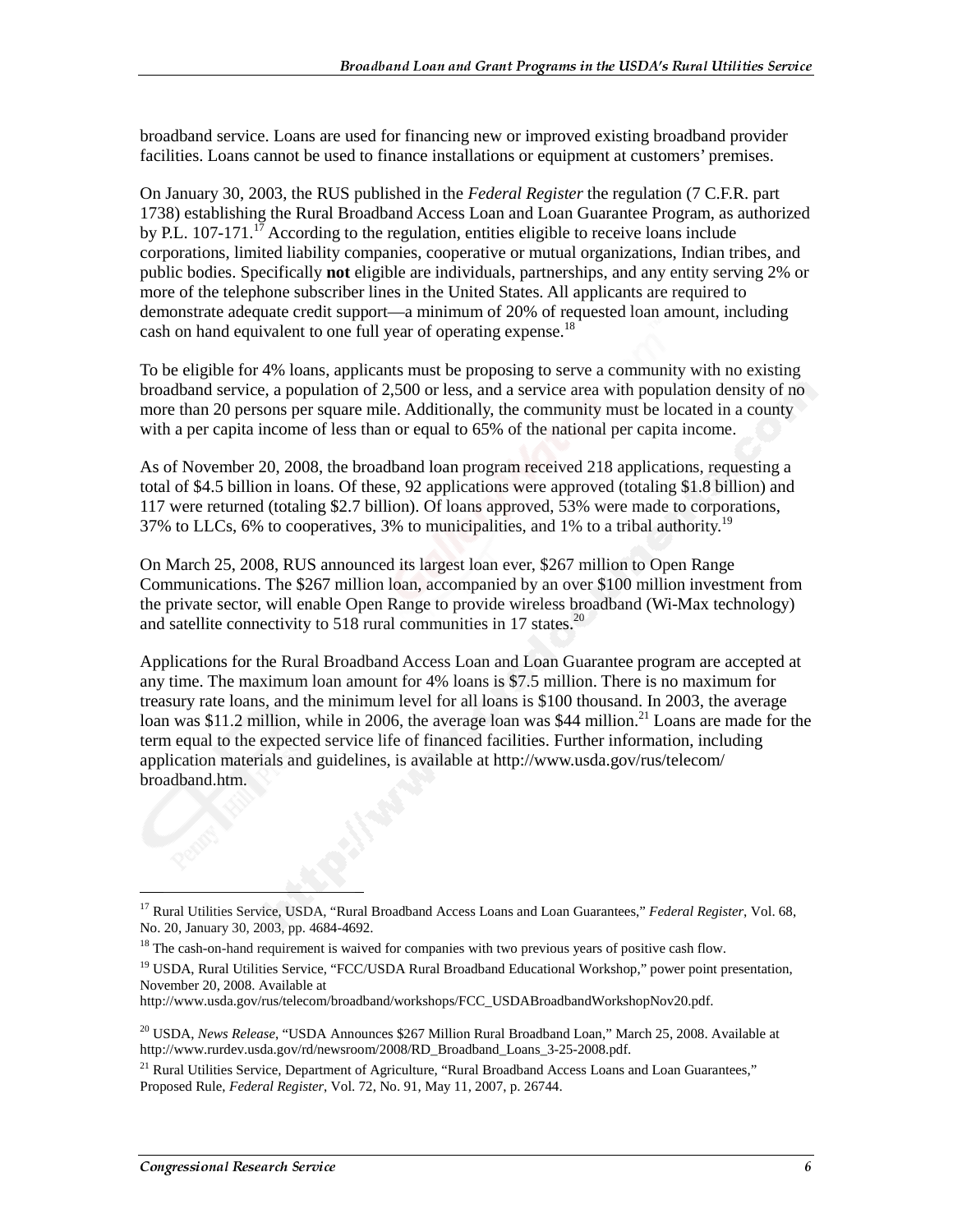## **Community Connect Broadband Grants**

The Consolidated Appropriations Act of 2004 (P.L. 108-199) appropriated \$9 million "for a grant program to finance broadband transmission in rural areas eligible for Distance Learning and Telemedicine Program benefits authorized by 7 U.S.C. 950aaa." On July 28, 2004, RUS published its final rule on the broadband grant program, called the Community Connect Grant Program (7 C.F.R. part 1739, subpart A).<sup>22</sup> Essentially operating the same as the pilot broadband grants, the program provides grant money to applicants proposing to provide broadband on a "community-oriented connectivity" basis to currently unserved rural areas for the purpose of fostering economic growth and delivering enhanced health care, education, and public safety services.

Funding for the broadband grant program is provided through annual appropriations in the Distance Learning and Telemedicine account within the Department of Agriculture appropriations bill. **Table 2** shows a history of appropriations for the Community Connect Broadband Grants (including the pilot grants of FY2002 and FY2003).

| <b>Broadband Grants</b> |                                      |                                                                                                                                                                                                                                                                                   |  |  |  |  |
|-------------------------|--------------------------------------|-----------------------------------------------------------------------------------------------------------------------------------------------------------------------------------------------------------------------------------------------------------------------------------|--|--|--|--|
|                         | Fiscal Year                          | Appropriation                                                                                                                                                                                                                                                                     |  |  |  |  |
|                         | FY2002                               | \$20 million                                                                                                                                                                                                                                                                      |  |  |  |  |
|                         | FY2003                               | \$10 million                                                                                                                                                                                                                                                                      |  |  |  |  |
|                         | FY2004                               | \$9 million                                                                                                                                                                                                                                                                       |  |  |  |  |
|                         | FY2005                               | \$9 million                                                                                                                                                                                                                                                                       |  |  |  |  |
|                         | FY2006                               | \$9 million                                                                                                                                                                                                                                                                       |  |  |  |  |
|                         | FY2007                               | \$9 million                                                                                                                                                                                                                                                                       |  |  |  |  |
|                         | FY2008                               | \$13.4 million                                                                                                                                                                                                                                                                    |  |  |  |  |
|                         | FY2009                               | \$13.4 million                                                                                                                                                                                                                                                                    |  |  |  |  |
|                         | ed by CRS from appropriations bills. |                                                                                                                                                                                                                                                                                   |  |  |  |  |
|                         |                                      | s for broadband grants include incorporated organizations, Indi<br>e or local units of government, cooperatives, private corporation<br>s organized on a for profit or not-for-profit basis. Individuals o<br>nust: serve a rural area of 20,000 population or $less23$ where bro |  |  |  |  |
|                         |                                      | ve one and only one single community, deploy free basic broad<br>ops in both directions) for at least two years to all community f<br>o residential and business customers, and provide a community                                                                               |  |  |  |  |
| 396-44903.              |                                      | ice, USDA, "Broadband Grant Program," 7 C.F.R. part 1739, Federal Regis.                                                                                                                                                                                                          |  |  |  |  |
|                         |                                      | ed as "any area of the United States not included within the boundaries of an<br>illage, or borough having a population in excess of 20,000 inhabitants." (7 C                                                                                                                    |  |  |  |  |
|                         |                                      |                                                                                                                                                                                                                                                                                   |  |  |  |  |
| arch Service            |                                      |                                                                                                                                                                                                                                                                                   |  |  |  |  |
|                         |                                      |                                                                                                                                                                                                                                                                                   |  |  |  |  |
|                         |                                      |                                                                                                                                                                                                                                                                                   |  |  |  |  |
|                         |                                      |                                                                                                                                                                                                                                                                                   |  |  |  |  |
|                         |                                      |                                                                                                                                                                                                                                                                                   |  |  |  |  |
|                         |                                      |                                                                                                                                                                                                                                                                                   |  |  |  |  |
|                         |                                      |                                                                                                                                                                                                                                                                                   |  |  |  |  |
|                         |                                      |                                                                                                                                                                                                                                                                                   |  |  |  |  |
|                         |                                      |                                                                                                                                                                                                                                                                                   |  |  |  |  |
|                         |                                      |                                                                                                                                                                                                                                                                                   |  |  |  |  |
|                         |                                      |                                                                                                                                                                                                                                                                                   |  |  |  |  |
|                         |                                      |                                                                                                                                                                                                                                                                                   |  |  |  |  |
|                         |                                      |                                                                                                                                                                                                                                                                                   |  |  |  |  |
|                         |                                      |                                                                                                                                                                                                                                                                                   |  |  |  |  |
|                         |                                      |                                                                                                                                                                                                                                                                                   |  |  |  |  |
|                         |                                      |                                                                                                                                                                                                                                                                                   |  |  |  |  |
|                         |                                      |                                                                                                                                                                                                                                                                                   |  |  |  |  |
|                         |                                      |                                                                                                                                                                                                                                                                                   |  |  |  |  |
|                         |                                      |                                                                                                                                                                                                                                                                                   |  |  |  |  |
|                         |                                      |                                                                                                                                                                                                                                                                                   |  |  |  |  |
|                         |                                      |                                                                                                                                                                                                                                                                                   |  |  |  |  |
|                         |                                      |                                                                                                                                                                                                                                                                                   |  |  |  |  |
|                         |                                      |                                                                                                                                                                                                                                                                                   |  |  |  |  |

Source: Compiled by CRS from appropriations bills.

Eligible applicants for broadband grants include incorporated organizations, Indian tribes or tribal organizations, state or local units of government, cooperatives, private corporations, and limited liability companies organized on a for profit or not-for-profit basis. Individuals or partnerships are not eligible.

Funded projects must: serve a rural area of 20,000 population or less<sup>23</sup> where broadband service does not exist, serve one and only one single community, deploy free basic broadband service (defined as 200 kbps in both directions) for at least two years to all community facilities, offer basic broadband to residential and business customers, and provide a community center with at

<sup>22</sup> Rural Utilities Service, USDA, "Broadband Grant Program," 7 C.F.R. part 1739, *Federal Register*, Vol. 69, No. 144, July 28, 2004, pp. 44896-44903.

 $23$  A rural area is defined as "any area of the United States not included within the boundaries of any incorporated or unincorporated city, village, or borough having a population in excess of 20,000 inhabitants." (7 C.F.R. 1739.3)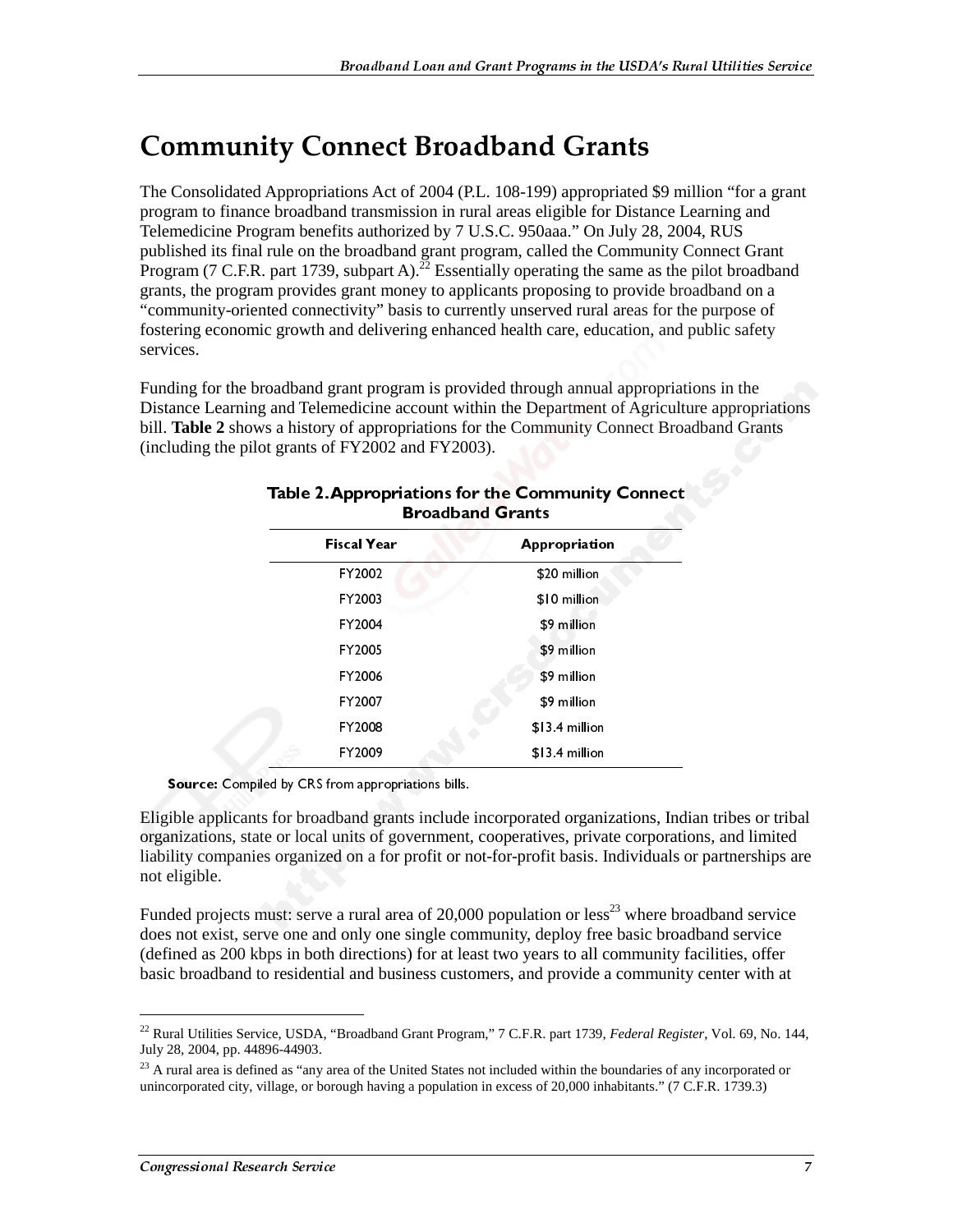least ten computer access points within the proposed service area while making broadband available for two years at no charge to users within that community center.

Since the inception of the RUS broadband grant program, \$83.7 million in grant money has been awarded to 173 communities. Awardees must contribute a matching contribution equal to 15% of the requested grant amount.

RUS typically publishes an annual Notice of Funding Availability (NOFA) in the *Federal Register*, which specifies the deadline for applications, the total amount of funding available, and the maximum and minimum amount of funding available for each grant. Further information, including application materials and guidelines, is available at http://www.usda.gov/rus/telecom/ commconnect.htm.

## **Other Broadband Programs**

The Rural Broadband Access Loan and Loan Guarantee Program and the Community Connect Broadband Grants are currently the only federal programs *exclusively* dedicated to deploying broadband infrastructure. However, there exist other federal programs that provide financial assistance for various aspects of telecommunications development.<sup>24</sup> Though not explicitly or exclusively devoted to broadband, many of those programs are used to help deploy broadband technologies in rural areas. For example, since 1995, the RUS Rural Telephone Loan and Loan Guarantee program—which has traditionally financed telephone voice service in rural areas under 5,000 inhabitants—has required that all telephone facilities receiving financing must be capable of providing DSL broadband service at a rate of at least 1 megabyte per second.<sup>25</sup> An October 2006 survey of RUS traditional telephone loan program borrowers found that 92% of those borrowers were providing broadband to all of the telephone exchanges in their service territories.<sup>26</sup> The RUS Distance Learning and Telemedicine grants program is used to support deployment of broadband technologies specifically for telemedicine and distance learning applications. **Table 3** shows the number of customers receiving broadband due to USDA financing of telecommunications facilities.

<sup>24</sup> See CRS Report RL30719, *Broadband Internet Access and the Digital Divide: Federal Assistance Programs*, by Lennard G. Kruger and Angele A. Gilroy.

<sup>&</sup>lt;sup>25</sup> In the Rural Electrification Loan Restructuring Act (P.L. 103-129, the 1993 farm bill), Congress amended the Rural Electrification Act to require that facilities financed under this program be capable of providing broadband service at the rate of 1 megabyte per second (7 U.S.C. 935(d)(3)(B)(iv)(I)(cc).

<sup>&</sup>lt;sup>26</sup> USDA, Rural Utilities Service, Rural Development Telecommunications home page, http://www.usda.gov/rus/ telecom/.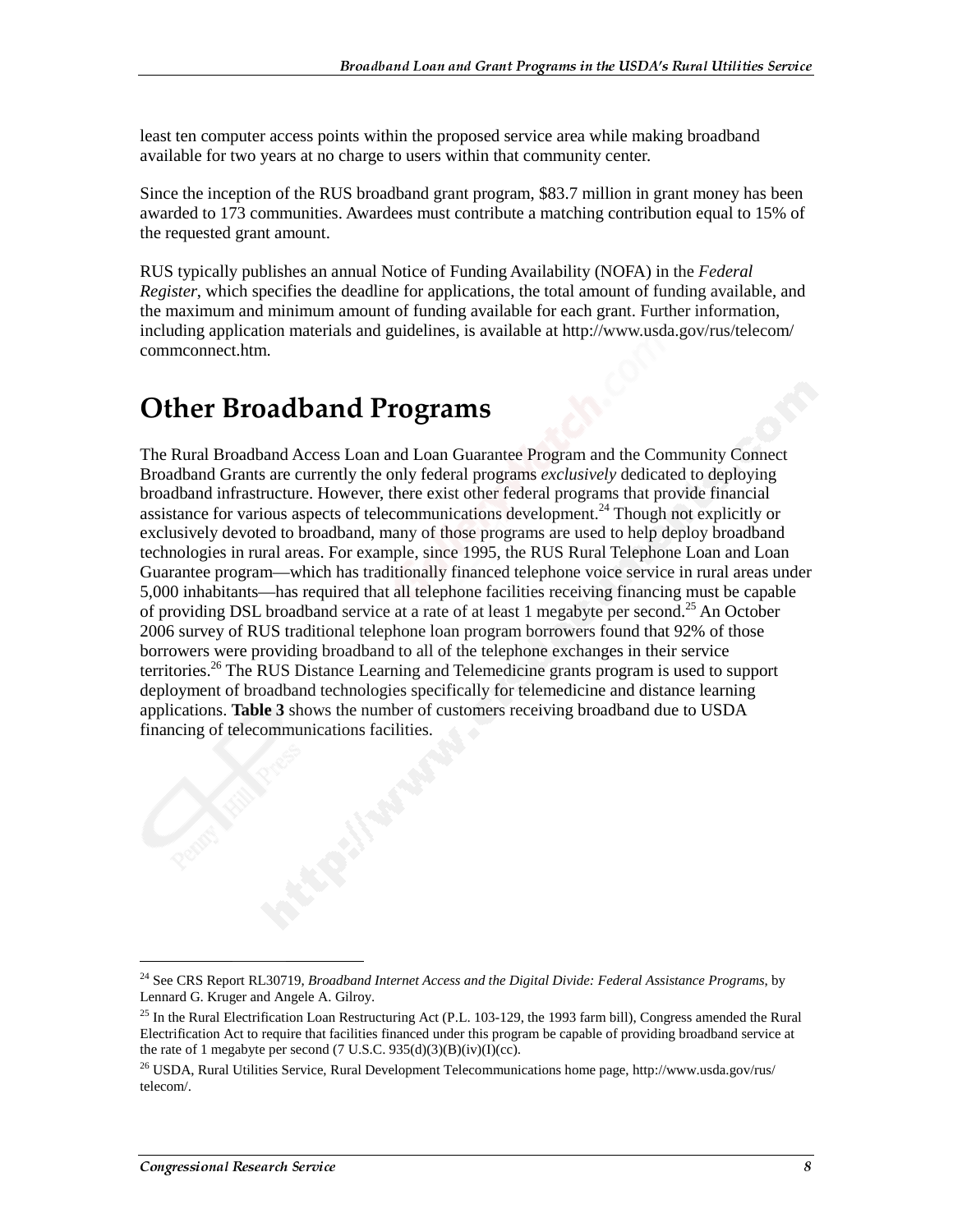| Table 3. Number of Customers Receiving New or Improved Telecommunication     |
|------------------------------------------------------------------------------|
| Services (Broadband) Through USDA Financing of Telecommunications Facilities |

| 11111101131 |      |      |                                                                |      |      |     |     |      |
|-------------|------|------|----------------------------------------------------------------|------|------|-----|-----|------|
|             |      |      | FY2001 FY2002 FY2003 FY2004 FY2005 FY2006 FY2007 FY2008 FY2009 |      |      |     |     |      |
| 0.315       | 0.31 | 0.38 | በ 37                                                           | 0.23 | 0.30 | 032 | 039 | 0.23 |

Sources: U.S. Dept. of Agriculture, 2006 Performance and Accountability Rebort, November 2006. p. 82: U.S. Dept. of Agriculture, FY2009 Budget Summary and Performance Plan, p. 39.

Note: Customers are defined as access lines financed by the programs.

other major vehicle for funding telecommunications develoversal Service Fund (USF).<sup>27</sup> Subsidies provided by USF's Subsidies more used for a variety of eleccommon terms and for a variety of eleccommon and substructure, s The other major vehicle for funding telecommunications development in rural areas is the Universal Service Fund (USF).<sup>27</sup> Subsidies provided by USF's Schools and Libraries Program and Rural Health Care Program are used for a variety of telecommunications services, including broadband access. While the USF's High Cost Program does not *explicitly* fund broadband infrastructure, subsidies are used, in many cases, to upgrade existing telephone networks. Regarding the USF High Cost Program, the Congressional Budget Office has found that "current policy implicitly provides funds for broadband in rural areas," adding that:

Whether such upgrades are motivated by the intention to provide broadband or better conventional telephone service is not immediately clear. However, the fact that wireline carriers as a whole have been losing subscribers and long-distance revenue over the past half decade suggests that at least part of the new investment in local loops has been made with the expectation of generating revenue from broadband subscriptions.<sup>28</sup>

In the  $110<sup>th</sup>$  Congress, legislation to reform universal service—which could have a significant impact on the amount of financial assistance available for broadband deployment in rural and underserved areas—was introduced. For more information on universal service, see CRS Report RL33979, *Universal Service Fund: Background and Options for Reform*, by Angele A. Gilroy.

In addition to federal support for broadband deployment, there are programs and activities ongoing at the state and local level. Surveys, assessments, and reports from the Alliance for Public Technology and the Communications Workers of America,<sup>29</sup> the California Public Utilities Commission, $30$  the National Governors Association, $31$  and the National Conference of State Legislatures<sup>32</sup> have explored state and local broadband programs. A related issue is the emergence

l

<sup>27</sup> For more information on the Universal Service Fund, see CRS Report RL30719, *Broadband Internet Access and the Digital Divide: Federal Assistance Programs*, by Lennard G. Kruger and Angele A. Gilroy.

<sup>28</sup> Congressional Budget Office, *Factors That May Increase Future Spending from the Universal Service Fund*, CBO Paper, June 2006, p. 25. Available at http://www.cbo.gov/ftpdocs/72xx/doc7291/06-16-UniversalService.pdf.

<sup>29</sup> See *State Broadband Initiatives: A Summary of State Programs Designed to Stimulate Broadband Deployment and Adoption*, A Joint Report of the Alliance for Public Technology and the Communications Workers of America, July 2008, 54 pages. State program database available at http://www.speedmatters.org/statepolicy.

<sup>30</sup> California Broadband Task Force, *The State of Connectivity: Building Innovation Through Broadband*, Final Report of the California Broadband Task Force, January 2008, 83 p. Available at http://www.calink.ca.gov/pdf/ CBTF\_FINAL\_Report.pdf.

<sup>31</sup> NGA Center for Best Practices, *Issue Brief*, "State Efforts to Expand Broadband Access," May 20, 2008, p. 1. Available at http://www.nga.org/Files/pdf/0805BROADBANDACCESS.PDF.

 $32$  For a summary of selected state broadband bills, see http://www.ncsl.org/programs/telecom/ 2008BroadbandBills.htm.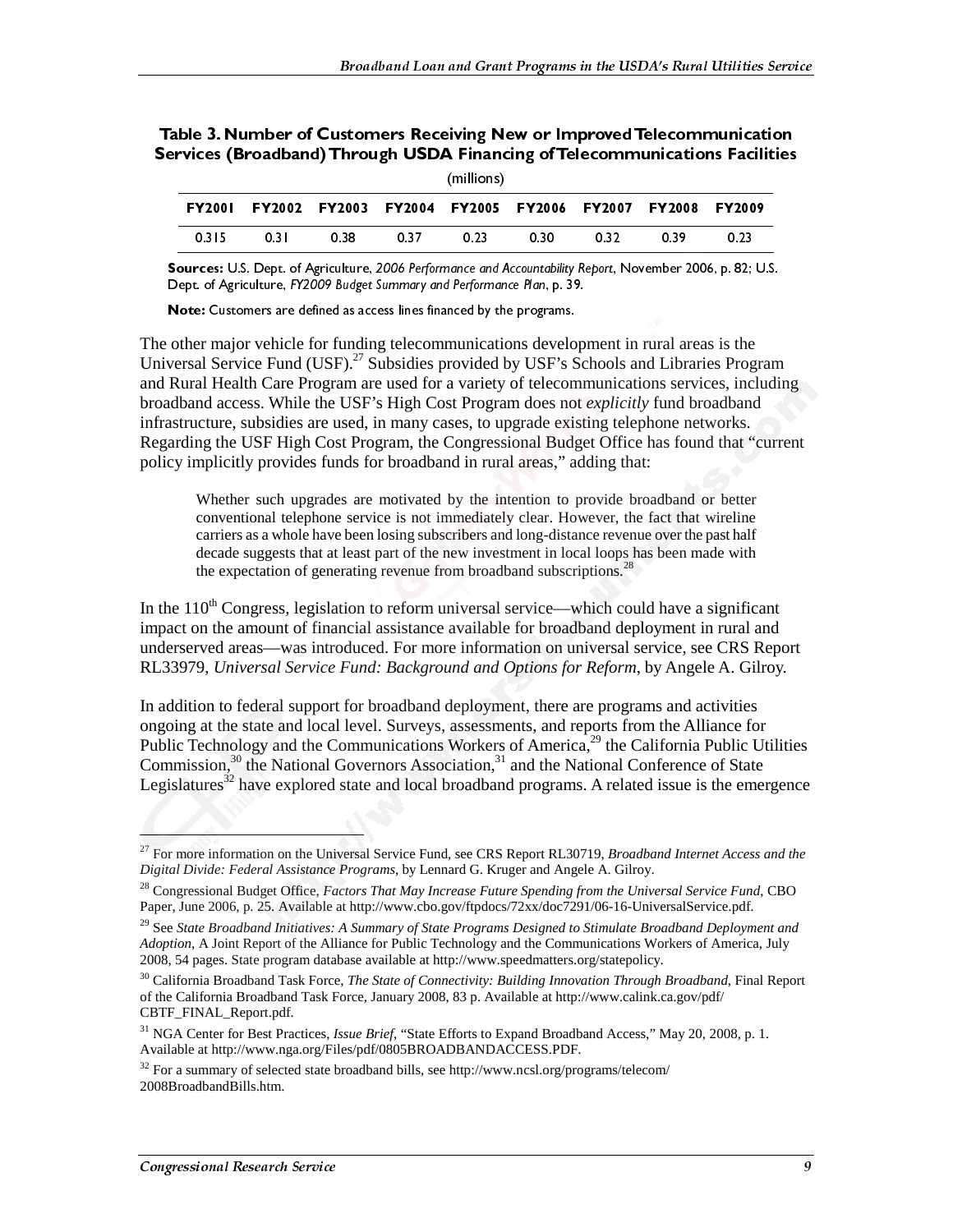of municipal broadband networks (primarily wireless and fiber based) and the debate over whether such networks constitute unfair competition with the private sector.

## **Criticisms of RUS Broadband Programs**

Broadband loan and grant programs have been awarding funds to entities serving rural communities since FY2001. Since their inception, a number of criticisms of the RUS broadband loan and grant programs have emerged.

#### **Loan Approval and Application Process**

Perhaps the major criticism of the broadband loan program is that not enough loans are approved, thereby making it difficult for rural communities to take full advantage of the program. As of May 1, 2007, the broadband loan program had received 198 applications, requesting a total of \$4.3 billion in loans. Of these, 69 applications were approved (totaling \$1.21 billion), 21 were in review (totaling \$950 million), and 108 had been returned (totaling \$2.14 billion).<sup>33</sup> According to RUS officials, 28% of available loan money was awarded in 2004, and only 5% of available loan money was awarded in 2005.<sup>34</sup>

The loan application process has been criticized as being overly complex and burdensome, requiring applicants to spend months preparing costly market research and engineering assessments. Many applications are rejected because the applicant's business plan is deemed insufficient to support a commercially viable business. The biggest reason for applications being returned is insufficient credit support, whereby applicants do not have sufficient cash-on-hand (one year's worth is required in most cases). The requirement for cash-on-hand is viewed as particularly onerous for small start up companies, many of whom lack sufficient capital to qualify for the loan. Such companies, critics assert, may be those entities most in need of financial assistance.

In report language to the FY2006 Department of Agriculture Appropriations Act (P.L. 109-97), the Senate Appropriations Committee (S.Rept. 109-92) directed the RUS "to reduce the burdensome application process and make the program requirements more reasonable, particularly in regard to cash-on-hand requirements." The Committee also directed USDA to hire more full-time employees to remedy delays in application processing times.

At a May 17, 2006 hearing held by the Senate Committee on Agriculture, Nutrition, and Forestry, the Administrator of the RUS stated that RUS is working to make the program more user friendly, while at the same time protecting taxpayer investment:

As good stewards of the taxpayers' money, we must make loans that are likely to be repaid. One of the challenges in determining whether a proposed project has a reasonable chance of

 $\overline{a}$ 

<sup>&</sup>lt;sup>33</sup> Testimony of James Andrew, Administrator, Rural Utilities Service, U.S. Department of Agriculture, before the Subcommittee on Specialty Crops, Rural Development, and Foreign Agriculture, House Committee on Agriculture, May 1, 2007. Available at http://agriculture.house.gov/testimony/110/h70501b/Andrew.doc. A listing of approved and pending broadband loan applications is available at http://www.usda.gov/rus/telecom/broadband.htm.

<sup>34</sup> GAO, *Broadband Deployment is Extensive throughout the United States, but It Is Difficult to Assess the Extent of Deployment Gaps in Rural Areas*, p. 33.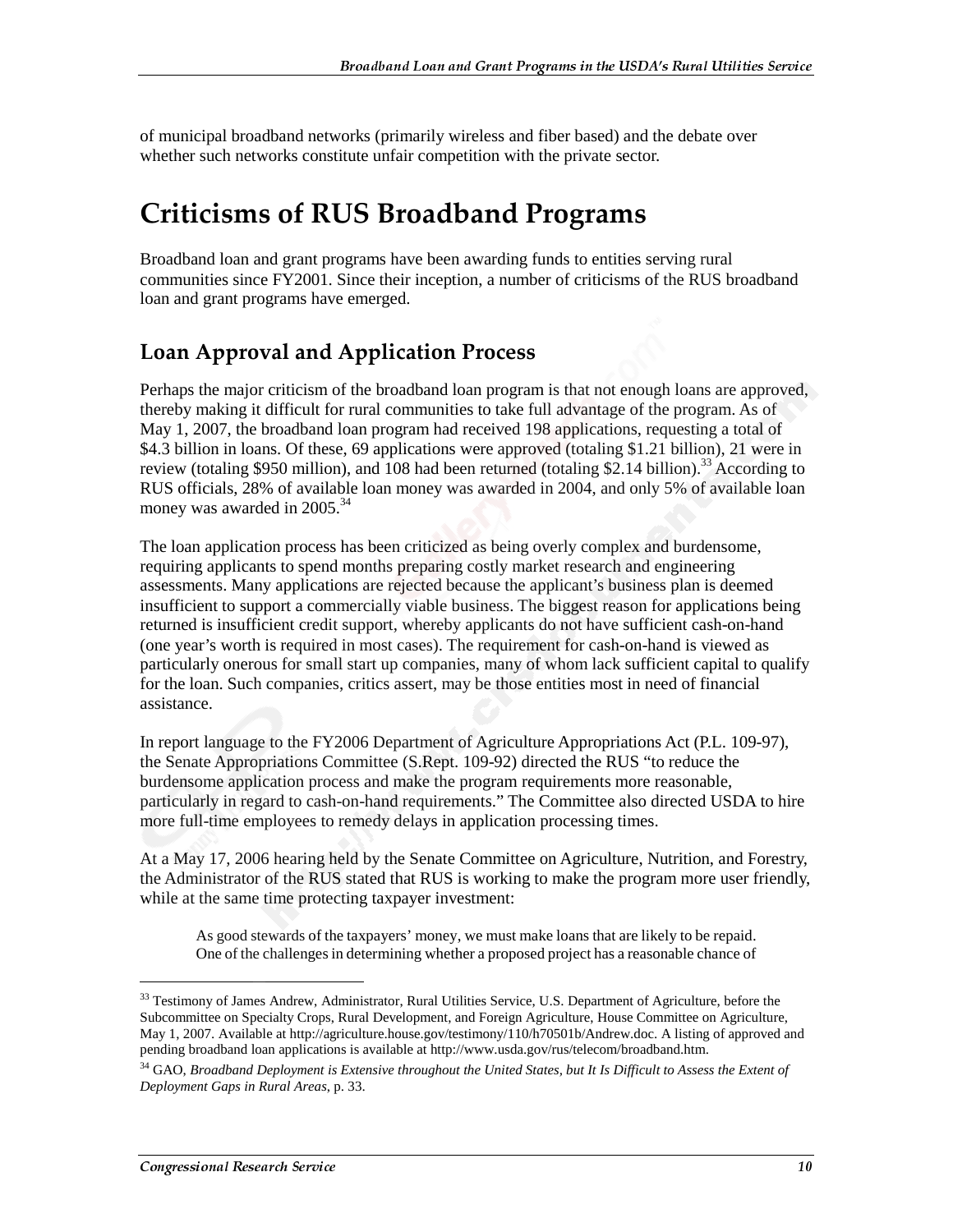success is validating the market analysis of the proposed service territory and ensuring that sufficient resources are available to cover operating expenses throughout the construction period until such a time that cash flow from operations become sufficient. The loan application process that we have developed ensures that the applicant addresses these areas and that appropriate resources are available for maintaining a viable operation.<sup>35</sup>

According to RUS, the loan program was initially overwhelmed by applications (particularly during a two week period in August 2003), and as the program matures, application review times have dropped.<sup>36</sup> On May 11, 2007, RUS released a Proposed Rule which seeks to revise regulations for the broadband loan program. In the background material accompanying the Proposed Rule, RUS stated that the average application processing time in 2006 was almost half of what it was in  $2003^{37}$ 

#### **Eligibility Criteria**

Since the inception of the broadband grant and loan programs, the criteria for applicant eligibility has been criticized both for being too broad and for being too narrow. An audit report released by USDA's Office of Inspector General (IG) found that the "programs' focus has shifted away from those rural communities that would not, without Government assistance, have access to broadband technologies.<sup>338</sup> Specifically the IG report found that the RUS definition of rural area has been "too broad to distinguish usefully between suburban and rural communities,"<sup>39</sup> with the result that, as of March 10, 2005, \$103.4 million in loans and grants (nearly 12% of total funding awarded) had been awarded to 64 communities located near large cities. The report cited examples of affluent suburban subdivisions qualifying as rural areas under the program guidelines and receiving broadband loans.<sup>40</sup>

On the other hand, eligibility requirements have also been criticized as too narrow. For example, the limitation of assistance only to communities of 20,000 or less in population excludes small rural towns that may exceed this limit, and also excludes many municipalities seeking to deploy their own networks.<sup>41</sup> Similarly, per capita income requirements can preclude higher income communities with higher costs of living (e.g. rural Alaska), and the limitation of grant programs only to underserved areas excludes rural communities with existing but very limited broadband access.42

1

<sup>&</sup>lt;sup>35</sup> Testimony of Jim Andrew, Administrator, Rural Utilities Service, U.S. Department of Agriculture, "Broadband Program Administered by USDA's Rural Utilities Service," full committee hearing before the Senate Committee on Agriculture, Nutrition, and Forestry, 109<sup>th</sup> Congress, May 17, 2006.

<sup>&</sup>lt;sup>36</sup> Rural Utilities Service, private communication, January 18, 2007.

<sup>&</sup>lt;sup>37</sup> Rural Utilities Service, Department of Agriculture, "Rural Broadband Access Loans and Loan Guarantees," Proposed Rule, *Federal Register*, Vol. 72, No. 91, May 11, 2007, p. 26744.

<sup>38</sup> U.S. Department of Agriculture, Office of Inspector General, Southwest Region, *Audit Report: Rural Utilities Service Broadband Grant and Loan Programs*, Audit Report 09601-4-Te, September 2005, p. I. Available at http://www.usda.gov/oig/webdocs/09601-04-TE.pdf.

 $39$  Ibid., p. 6.

 $40$  Ibid., p. 8.

<sup>41</sup> Martinez, Michael, "Broadband: Loan Fund's Strict Rules Foil Small Municipalities," *National Journal's Technology Daily*, August 23, 2005.

<sup>42</sup> GAO, *Broadband Deployment is Extensive throughout the United States, but It Is Difficult to Assess the Extent of Deployment Gaps in Rural Areas*, p. 33-34.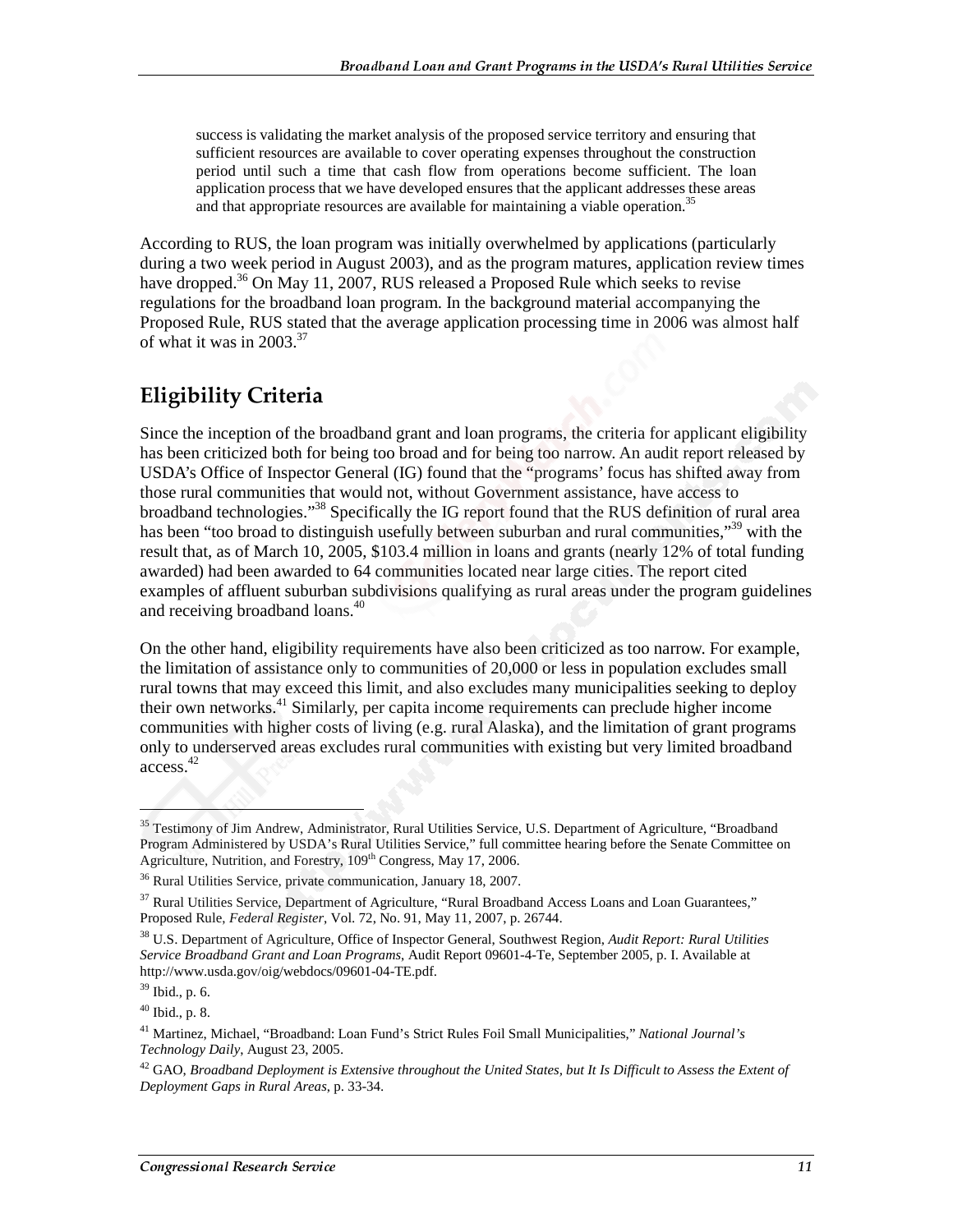#### **Loans to Communities With Existing Providers**

The USDA Rural Broadband Access statute (7 U.S.C. 950bb) specifies that the program "shall give priority to eligible rural communities in which broadband service is not available to residential customers." The IG report found that RUS too often has given loans to communities with existing broadband service. The IG report found that "RUS has not ensured that communities without broadband service receive first priority for loans," and that although RUS has a system in place to prioritize loans to unserved communities, the system "lacks a cutoff date and functions as a rolling selection process—priorities are decided based on the applicants who happen to be in the pool at any given moment."<sup>43</sup> The result is that a significant number of communities with some level of preexisting broadband service have received loans. According to the IG report, of 11 loans awarded in 2004, 66% of the associated communities served by those loans had existing service. According to RUS, 31% of communities served by all loans (during the period 2003 through early 2005) had preexisting competitive service (not including loans used to upgrade or expand existing service).<sup>44</sup> In some cases, according to the IG report, "loans were issued to companies in highly competitive business environments where multiple providers competed for relatively few customers."<sup>45</sup> At the May 1, 2007 hearing before the House Subcommittee on Specialty Crops, Rural Development, and Foreign Agriculture, RUS Administrator James Andrews testified that of the 69 broadband loans awarded since the program's inception, 40% of the communities approved for funding were unserved at the time of loan approval, and an additional 15% had only one broadband provider.<sup>46</sup>

Awarding loans to entities in communities with preexisting competitive service has raised criticism from competitors who already offer broadband to those communities. According to the National Cable and Telecommunications Association (NCTA), "RUS loans are being used to unfairly subsidize second and third broadband providers in communities where private risk capital already has been invested to provide broadband service."<sup>47</sup> Critics argue that providing loans in areas with preexisting competitive broadband service creates an uneven playing field and discourages further private investment in rural broadband.<sup>48</sup> In response, RUS stated in the IG report that its policies are in accordance with the statute, and that they address "the need for competition to increase the quality of services and reduce the cost of those services to the consumer."49 RUS argues that the presence of a competitor does not necessarily mean that an area is adequately served, and additionally, that in order for some borrowers to maintain a viable business in an unserved area, it may be necessary for that company to also be serving more densely populated rural areas where some level of competition already exists.<sup>50</sup>

1

<sup>43</sup> Ibid., p. 13.

<sup>44</sup> Ibid., p. 14.

 $45$  Ibid., p. 15

<sup>&</sup>lt;sup>46</sup> Testimony of James Andrew, Administrator, Rural Utilities Service, U.S. Department of Agriculture, before the Subcommittee on Specialty Crops, Rural Development, and Foreign Agriculture, House Committee on Agriculture, May 1, 2007.

 $47$  Letter from Kyle McSlarrow, President and CEO, National Cable & Telecommunications Association to the Honorable Mike Johanns, Secretary of the U.S. Department of Agriculture, May 16, 2006.

<sup>&</sup>lt;sup>48</sup> Testimony of Tom Simmons, Vice President for Public Policy, Midcontinent Communications, before Senate Committee on Agriculture, Nutrition, and Forestry, May 17, 2006.

<sup>49</sup> *Audit Report: Rural Utilities Service Broadband Grant and Loan Programs*, p. 17.

<sup>50</sup> Rural Utilities Service, private communication, January 18, 2007.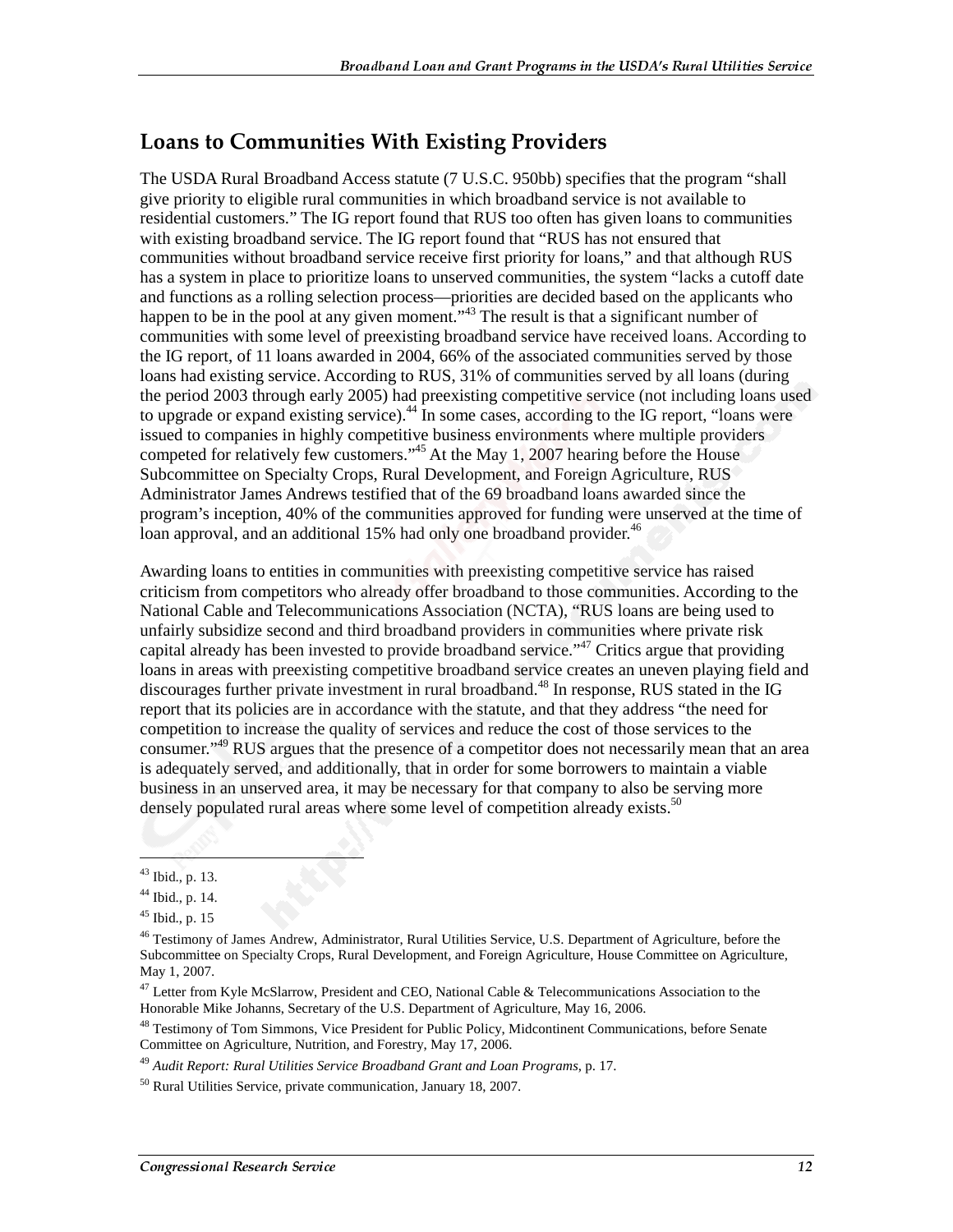## Issues for Reauthorization

The previous authorization for the Rural Broadband Access Loan and Loan Guarantee program expired on September 30, 2007. The  $110<sup>th</sup>$  Congress considered reauthorization of the program as part of the farm bill. Any modification of rules, regulations, or criteria associated with the RUS broadband program will likely result in "winners and losers" in terms of which companies, communities, regions of the country, and technologies are eligible or more likely to receive broadband loans and grants.

On May 11, 2007, RUS released a Proposed Rule which seeks to revise regulations for the broadband loan program and address many of the criticisms of the program. Specifically, the Proposed Rule addresses: (1) funding in competitive markets and new eligibility requirements; (2) new equity and market survey requirements; and (3) new legal notice requirements to increase transparency. $51$ 

Congress considered approaches in the Proposed Rule as part of formulating the RUS broadband program reauthorization. The final rule will reflect language in the farm bill statute (P.L. 110- 246). The following are some key issues pertinent to the reauthorization of the RUS broadband programs.

#### **Restricting Applicant Eligibility**

The RUS broadband program has been criticized for excluding too many applicants due to stringent financial requirements (e.g. the requirement that an applicant have a year's worth of cash-on-hand) and an application process—requiring detailed business plans and market surveys—that some view as overly expensive and burdensome to complete. During the reauthorization process, Congress considered whether the criteria for loan eligibility should be modified, and whether a more appropriate balance can be found between the need to make the program more accessible to unserved and often lower-income rural areas, and the need to protect taxpayers against bad loans.

The Proposed Rule issued by RUS on May 11, 2007, would substantially modify applicant eligibility restrictions. First, the Proposed Rule would eliminate the requirement for a market survey for applicants proposing to serve 15% or less of a community.<sup>52</sup> Second, the existing "credit support requirement," would be replaced by an "equity requirement." Under the Proposed Rule, the equity requirement would be reduced from 20% to 10% for applicants proposing to serve areas where at least 40% of households have no broadband access or service from only one provider. Additionally, the current requirement for a year's worth of cash-on-hand would be eliminated. Instead, once RUS has completed its review of the loan application, the applicant would be notified if additional cash requirements are needed to support the feasibility of the loan. This would be the case if RUS financial analysis indicates that cash from operations and previous cash infusions cannot sustain a positive cash position throughout the forecast period. Finally, the Proposed Rule seeks to give RUS the authority to modify or waive the provisions of the equity requirement as long as those modifications do not result in a projected negative cash position, and

<sup>51</sup> Rural Utilities Service, Department of Agriculture, "Rural Broadband Access Loans and Loan Guarantees," Proposed Rule, *Federal Register*, Vol. 72, No. 91, May 11, 2007, p. 26744.

<sup>52</sup> Ibid., p. 26750.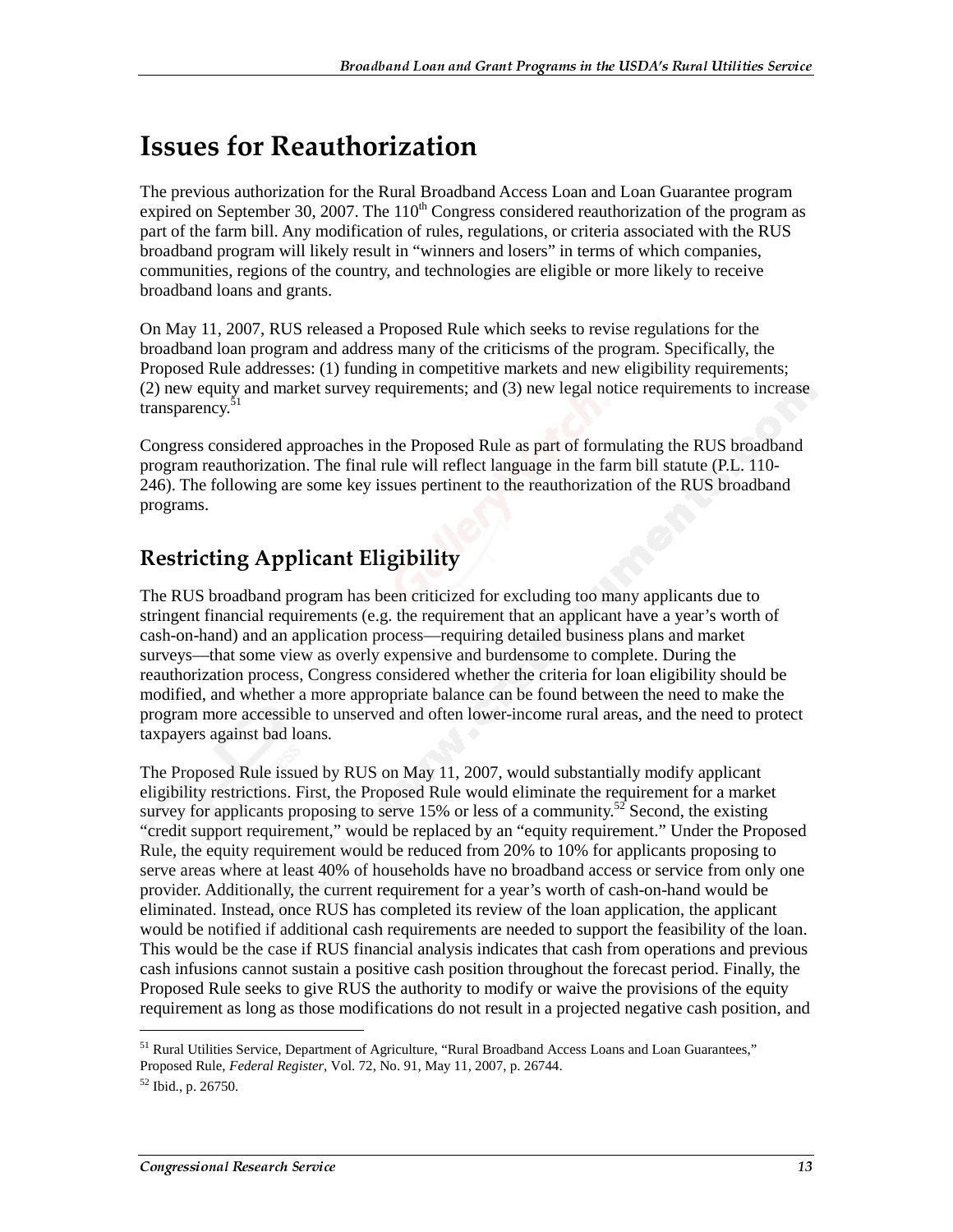if those modifications are required to provide broadband in areas with no service or with only one existing broadband provider.<sup>53</sup>

#### Definition of "Rural Community"

The definition of which communities qualify as "rural" has been changed twice by statute since the broadband loan program was initiated. Under the pilot program, funds were authorized under the Distance Learning and Telemedicine Program, which defines "exceptionally rural areas" (under 5,000 inhabitants), "rural areas" (between 5,000 and 10,000) and "mid-rural areas" (between 10,000 and 20,000). RUS determined that communities of 20,000 or less would be eligible for broadband loans in cases where broadband services did not already exist.

In 2002, this definition was made narrower by the Farm Security and Rural Investment Act (P.L. 107-171), which designated eligible communities as any incorporated or unincorporated place with fewer than 20,000 inhabitants, and which was outside any standard metropolitan statistical area (MSA). The requirement that communities not be located within MSA's effectively prohibited suburban communities from receiving broadband loans. However, in 2004, the definition was again changed by the FY2004 Consolidated Appropriations Act (P.L. 108-199). The act broadened the definition, keeping the population limit at 20,000, but eliminating the MSA prohibition, thereby permitting rural communities near large cities to receive loans. Thus the current definition used for rural communities is the same as what was used for the broadband pilot program, except that loans can now be issued to communities with preexisting service.

The definition of what constitutes a "rural" community is always a difficult issue for Congressional policymakers in determining how to target rural communities for broadband assistance. On the one hand, the narrower the definition the greater the possibility that deserving communities may be excluded. On the other hand, the broader the definition used, the greater the possibility that communities not traditionally considered "rural" or "underserved" may be eligible for financial assistance.

The Proposed Rule released by RUS on May 11, 2007 would narrow the definition of an Eligible Rural Community. In addition to excluding cities or towns with populations over 20,000, the Proposed Rule would exclude communities located within an Urban Area, as defined by the Bureau of the Census as all territory, population, and housing units located within an urbanized area or an urban cluster. Also excluded is any area that has four or more existing broadband service providers (excluding the applicant). $54$ 

A related issue is the scope of coverage proposed by individual applications. While many of the loan applications propose broadband projects offering service to multiple rural communities, RUS sees a coming trend towards larger regional and national proposals, covering hundreds or even more than a thousand communities.<sup>55</sup> The larger the scope of coverage, the greater the complexity of the loan application and the larger the possible benefits and risks to taxpayers.

<sup>53</sup> Ibid., p. 26754.

<sup>54</sup> Ibid., p. 26751.

<sup>55</sup> Rural Utilities Service, private communication, January 18, 2007.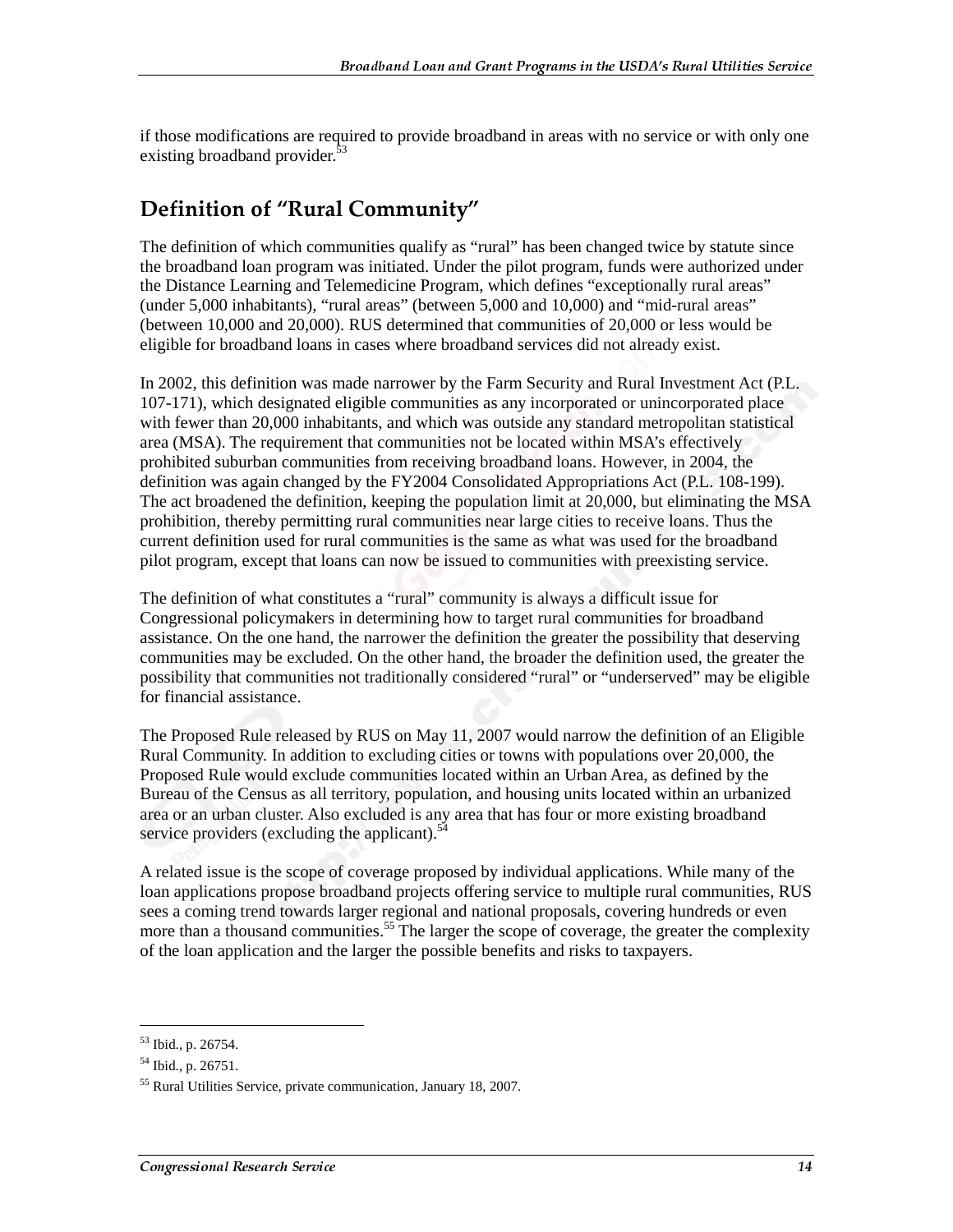#### **Preexisting Broadband Service**

While the majority of broadband loans (and all broadband grants) are awarded to entities serving areas without preexisting broadband service, and while RUS is directed by statute to "give priority to eligible rural communities in which broadband service is not available to residential customers," a significant number of Treasury-rate loans have been awarded in areas with preexisting service. Loans to areas with competitive preexisting service—that is, areas where existing companies already provide some level of broadband—have sparked controversy because loan recipients are likely to compete with other companies already providing broadband service.

During reauthorization, Congress was asked to more sharply define whether and/or how loans should be given to companies serving rural areas with preexisting competitive service.<sup>56</sup> On the one hand, one could argue that the federal government should not be subsidizing competitors for broadband service, particularly in sparsely populated rural markets which may be able only to support one provider. Furthermore, keeping communities with preexisting broadband service eligible may divert assistance from unserved areas that are most in need. On other hand, many suburban and urban areas currently receive the benefits of competition between broadband providers—competition which can potentially drive down prices while improving service and performance. It is therefore appropriate, it is argued, that rural areas also receive the benefits of competition, which in some areas may not be possible without federal financial assistance. It is also argued that it may not be economically feasible for borrowers to serve sparsely populated unserved communities unless they are permitted to also serve more lucrative areas which may already have existing providers.

The Proposed Rule released by RUS on May 11, 2007, would prohibit funding for any community where there are four or more Existing Broadband Service Providers. To be recognized as an Existing Broadband Service Provider, an incumbent service provider must provide evidence and certify to RUS that 10% of the households passed by their facilities are purchasing their broadband service.<sup>57</sup> Applicants would be required to prepare a legal notice stating the intent to offer broadband service in a particular community. The legal notice would be published on the RUS web page. Incumbent providers would then have 30 days to submit information to RUS which would be used to determine if the incumbent is classified as an Existing Broadband Service Provider.<sup>58</sup>

New market entrants and start-ups, as well as incumbent applicants seeking to expand their service area, are required to enter areas where at least 40% of households either have no broadband service or access to only one broadband service provider. According to RUS:

This requirement addresses the need to reach unserved or underserved areas while also permitting service to more lucrative areas, which may be served by up to three Existing Service Providers, in order to attract feasible loan proposals which are supportable from project revenues. Permitting service in areas with up to three Existing Service Providers addresses the need for applicants to leverage revenues from lower-cost users (typically those in more densely populated areas within a city or town) in order to provide service to rural

<sup>&</sup>lt;sup>56</sup> The statute (7 U.S.C. 950bb) allows States and local governments to be eligible for loans only if "no other eligible entity is already offering, or has committed to offer, broadband services to the eligible rural community."

<sup>57</sup> Rural Utilities Service, Department of Agriculture, "Rural Broadband Access Loans and Loan Guarantees," Proposed Rule, *Federal Register*, Vol. 72, No. 91, May 11, 2007, p. 26749.

<sup>58</sup> Ibid., p. 26755.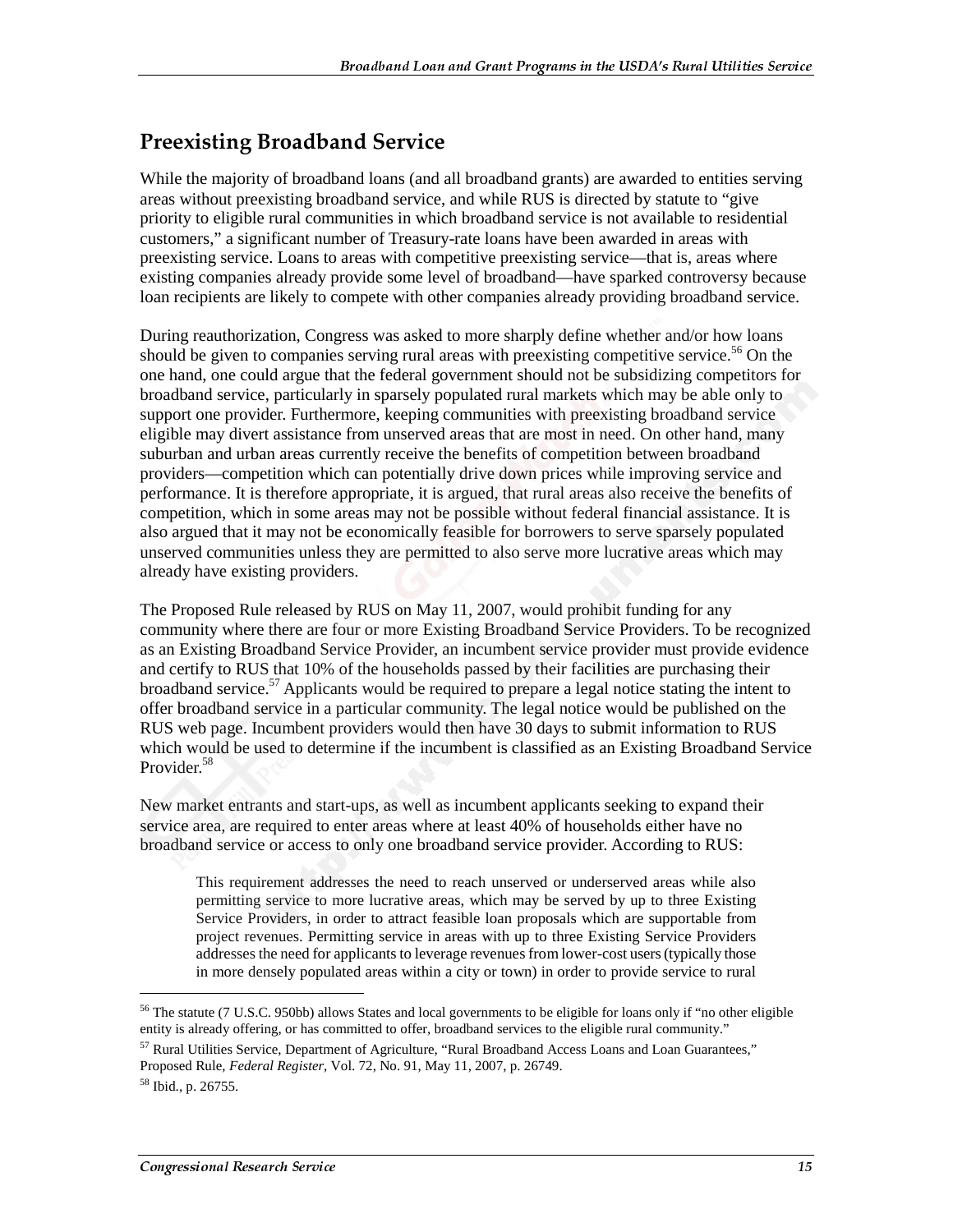households in higher cost areas, while excluding areas with higher levels of competition where loan feasibility is unlikely.<sup>59</sup>

Additionally, the Proposed Rule states that loans to incumbent service providers can be used to upgrade existing facilities without serving additional customers, as long as the upgrades enhance existing broadband service, and as long as there are no more than three other Existing Broadband Service providers in the area.<sup>60</sup>

#### **Technological Neutrality**

The 2002 farm bill (P.L. 107-171) directed RUS to use criteria that are "technologically neutral" in determining which projects to approve for loans. In other words, RUS is prohibited from typically valuing one broadband technology over another when assessing loan applications. As of November 10, 2008, 37% of approved and funded projects employed fiber-to-the-home technology, 17% employed DSL, 25% fixed wireless, 19% hybrid fiber-coaxial (cable), and 2% broadband over powerlines (BPL).<sup>61</sup> No funding has been provided for projects utilizing satellite  $broadband.<sup>62</sup>$ 

While decisions on funded projects are required to be technologically neutral, RUS (through the Secretary of Agriculture) does have the latitude to determine minimum required data transmission rates for broadband projects eligible for funding. According to the statute, "the Secretary shall, from time to time as advances in technology warrant, review and recommend modifications of rate-of-data transmission criteria for purposes of the identification of broadband service technologies."

Some have argued that the minimum speed thresholds should be raised to ensure that rural areas receive "next-generation" broadband technologies with faster data rates capable of more varied and sophisticated applications. On the other hand, significantly raising minimum data rates could exclude certain technologies—for example typical data transmission rates for fiber and some wireless technologies exceed what is offered by "current generation" technologies such as DSL and cable. Proponents of keeping the minimum threshold at a low level could argue that underserved rural areas are best served by any broadband technology that is economically feasible to deploy, regardless of whether it is "next" or "current" generation.

 $\overline{a}$ 

61 USDA, Rural Utilities Service, "FCC/USDA Rural Broadband Educational Workshop," power point presentation, November 20, 2008. Available at

 $62$  According to the GAO, satellite companies state that RUS's broadband loan program requirements "are not readily compatible with their business model or technology," and that "because the agency requires collateral for loans, the program is more suited for situations where the providers, rather than individual consumers, own the equipment being purchased through the loan. Yet, when consumers purchase satellite broadband, it is common for them to purchase the equipment needed to receive the satellite signal, such as the reception dish." Satellite companies argue that in some rural areas, satellite broadband might be the most feasible and cost-effective solution. See GAO, *Broadband Deployment is Extensive throughout the United States, but It Is Difficult to Assess the Extent of Deployment Gaps in Rural Areas*, pp. 34-35.

<sup>59</sup> Ibid., p. 26749.

 $\,$   $^{60}$  Ibid.

http://www.usda.gov/rus/telecom/broadband/workshops/FCC\_USDABroadbandWorkshopNov20.pdf.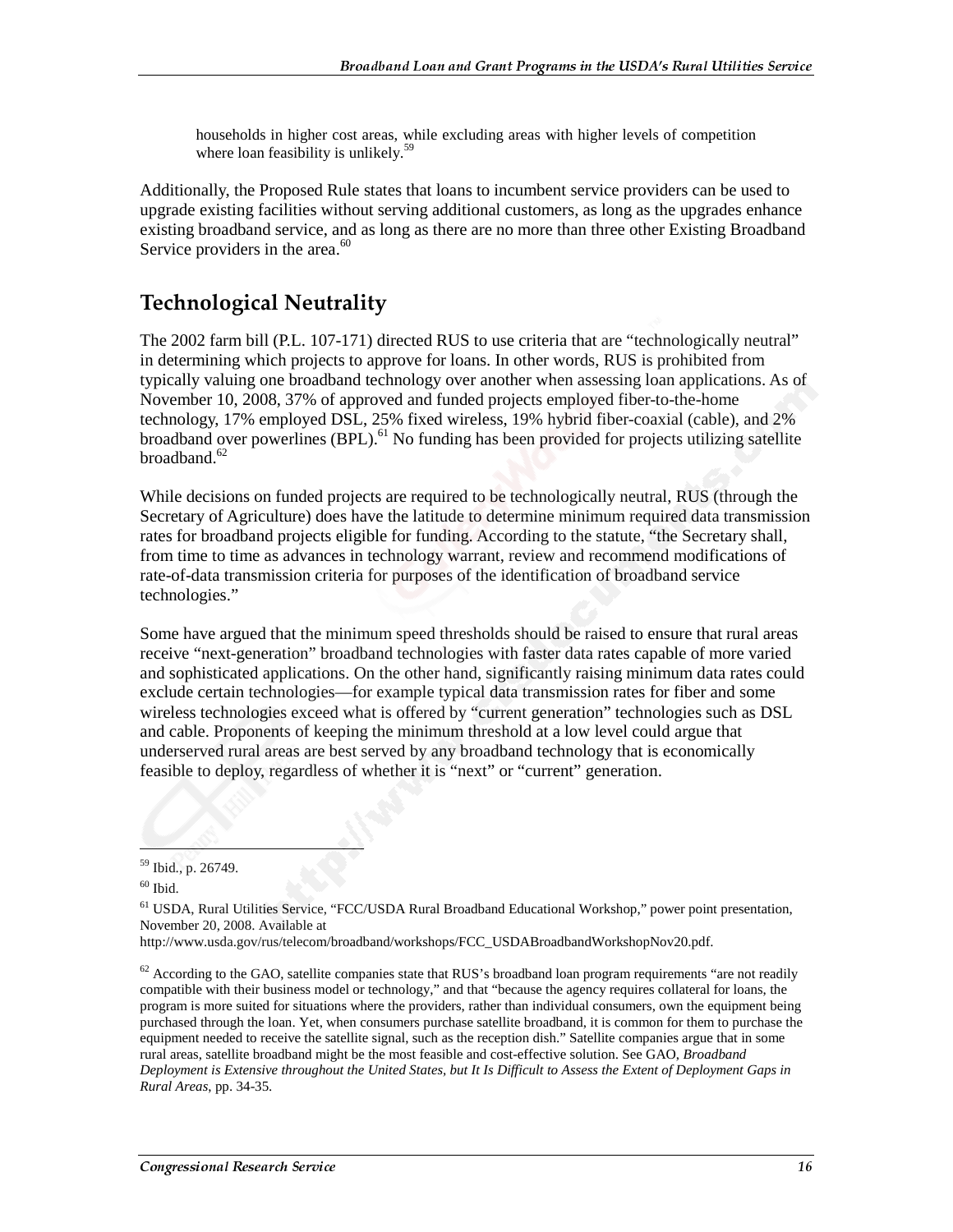#### Funding

Under the 2002 farm bill (P.L. 107-171), broadband loan subsidies were funded at a total of \$100 million through FY2007 (\$20 million for each of fiscal years 2002 through 2005, and \$10 million for each of fiscal years 2006 and 2007). This \$100 million was to be transferred from funds of the Commodity Credit Corporation (CCC). However, beginning in FY2004, Congress has annually blocked mandatory funding from the CCC, thus ensuring that the program was funded solely through annual appropriations.

During reauthorization, the  $110<sup>th</sup>$  Congress considered whether the mandatory CCC funding mechanism provided in the 2002 farm bill should be retained, eliminated, or modified. Also at issue was whether the current funding levels for the RUS broadband programs are optimal. Given the relatively low utilization of the broadband loan program, should funding remain at current levels or below, or alternatively, if modifications are made to ensure fuller utilization, and given the need to bridge the digital divide, should funding be increased? A related issue was whether more money should be shifted from the broadband loan program to the Community Connect broadband grant program, in order to better address the need for broadband in lower income rural communities that may not be able to meet financial criteria necessary to qualify for loans.

## Activities in the 110<sup>th</sup> Congress

On January 31, 2007, Secretary of Agriculture Mike Johanns released the Administration's 2007 farm bill proposal. The Administration proposal would reauthorize the Rural Broadband Access Loan and Loan Guarantee program and would allocate \$500 million in mandatory spending to reduce the backlog in a number of Rural Development loan and grant programs, including the broadband loan program.

Meanwhile, in the May 11, 2007 issue of the *Federal Register*, RUS released its Proposed Rule seeking to revise the broadband loan program rules and regulations (7 C.F.R. Part 1738). RUS accepted public comments on the Proposed Rule through July 10, 2007. The final rule will reflect language in the enacted farm bill statute (P.L. 110-246).

#### **House Farm Bill**

On May 1, 2007, the House Subcommittee on Specialty Crops, Rural Development and Foreign Agriculture held a hearing on the RUS broadband programs. Testimony was heard from RUS Administrator James Andrew and public witnesses.<sup>63</sup> On June 6, 2007, the Subcommittee on Specialty Crops, Rural Development and Foreign Agriculture, chaired by Representative McIntyre, approved proposals for sections under its jurisdiction of H.R. 2419, the Farm Bill Extension Act of 2007. Title VII (Rural Development) of the Subcommittee markup included provisions on the Rural Broadband Access Loan and Loan Guarantee Program and the Community Connect Grant program. On July 19, 2007, the full committee approved H.R. 2419; on July 23, 2007, H.R. 2419 (H.Rept. 110-256, Part I) was reported (amended) as the Farm, Nutrition, and Bioenergy Act of 2007. H.R. 2419 was passed by the House on July 27, 2007. The

<sup>63</sup> Testimony is available at http://agriculture.house.gov/hearings/statements.html.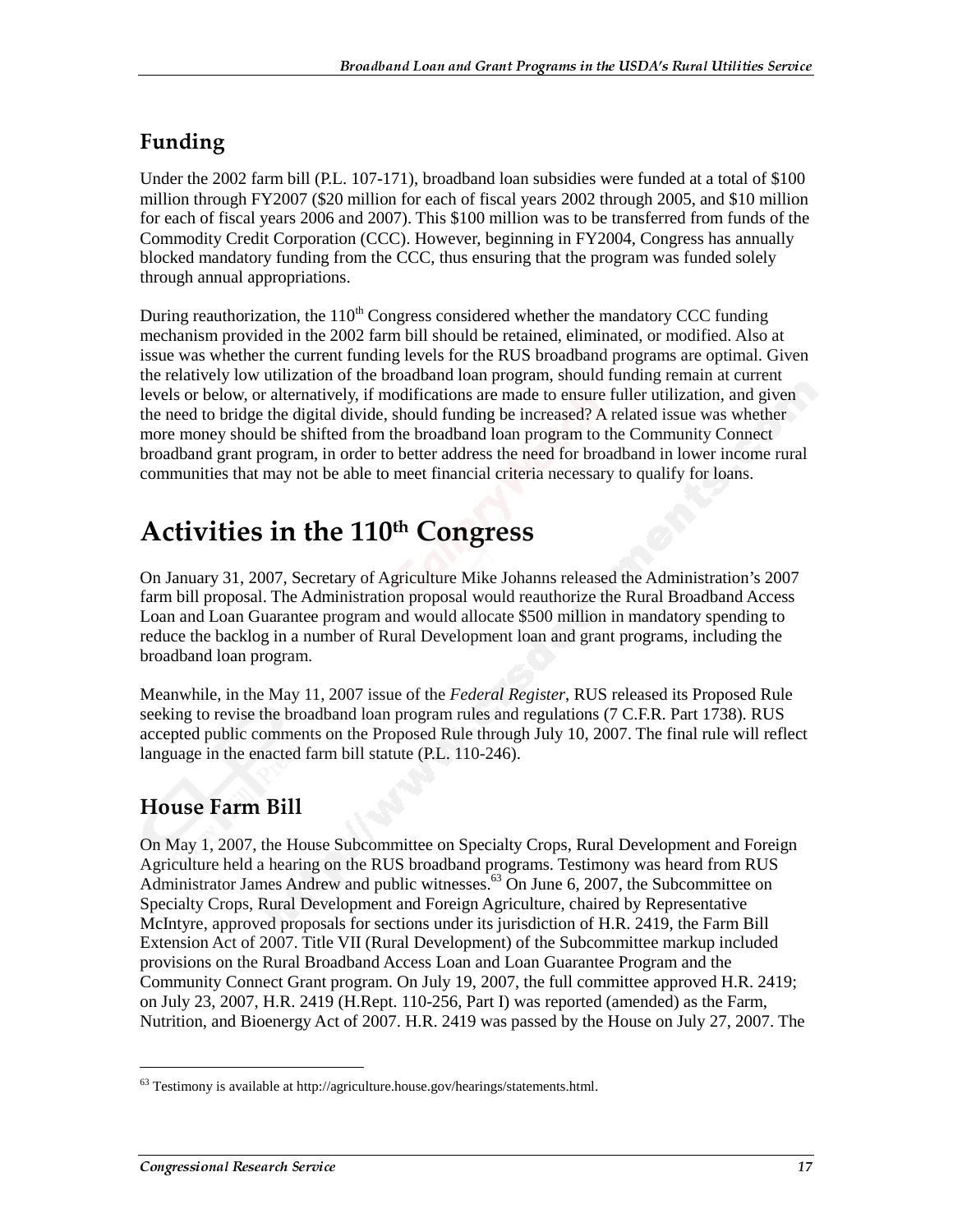following summarizes the broadband provisions (section 6023, section 6024, and section 6031), as passed by the House, which would change current law:

- Defines eligible rural community as any area of the United States that is not (1) included within the boundaries of any city, town, borough, or village, whether incorporated or unincorporated, with a population of more than 20,000; or (2) included within the urbanized area contiguous and adjacent to such a city or town.
- Prohibits loans to any community in which there are three or more incumbent service providers, unless the loan is to an incumbent service provider of the community, unless other providers in that community are notified of the application, and unless the application proposes to substantially increase the quality of broadband service and the provision of service to underserved households inside and outside the community. Incumbent service providers are defined as an entity providing service to at least 5% of the households in the service area proposed in the application. Also prohibits loans for new construction to any community in which more than 75% of households may obtain affordable broadband service, on request, from at least one incumbent service provider.
- Directs RUS to give priority, in the following order, to applications from eligible rural communities that have (i) no incumbent service provider; (ii) one incumbent service provider; or (iii) two incumbent service providers who, together, serve not more than 25% of the households in the service area proposed in the application.
- Directs RUS to ensure that the type, amount and method of security used to secure a loan or loan guarantee is commensurate to the risk involved with the loan, particularly when the loan is issued to a financially healthy, strong, and stable entity. The Secretary shall consider reducing the loan security required in areas that do not have broadband service.
- Directs the Secretary to take steps to reduce the cost and paperwork associated with applying for a loan or loan guarantee by first-time applicants (particularly smaller and start-up Internet providers), while maintaining the ability of the Secretary to make an analysis of the risk associated with the loan.
- Allows loan recipients to decide over how many years to amortize the loan, up to 35 years, provided that the Secretary of Agriculture determines that the loans are adequately secure. In determining the loan term, the Secretary shall consider whether the recipient is or would be serving an area that is not receiving broadband services.
- States that an entity is not eligible for a loan if it serves more than 10% of the telephone subscriber lines installed in the United States. Not more than 25% of loans made in a single fiscal year may be approved for entities that serve more than 2% of the telephone subscriber lines in the United States.
- Authorizes for appropriation such sums as necessary for each of fiscal years 2008 through 2012. For each fiscal year, 10% of funding shall be reserved for entities serving eligible tribal communities. Amounts unobligated by June 30 of the fiscal year shall be made available to eligible entities in any state.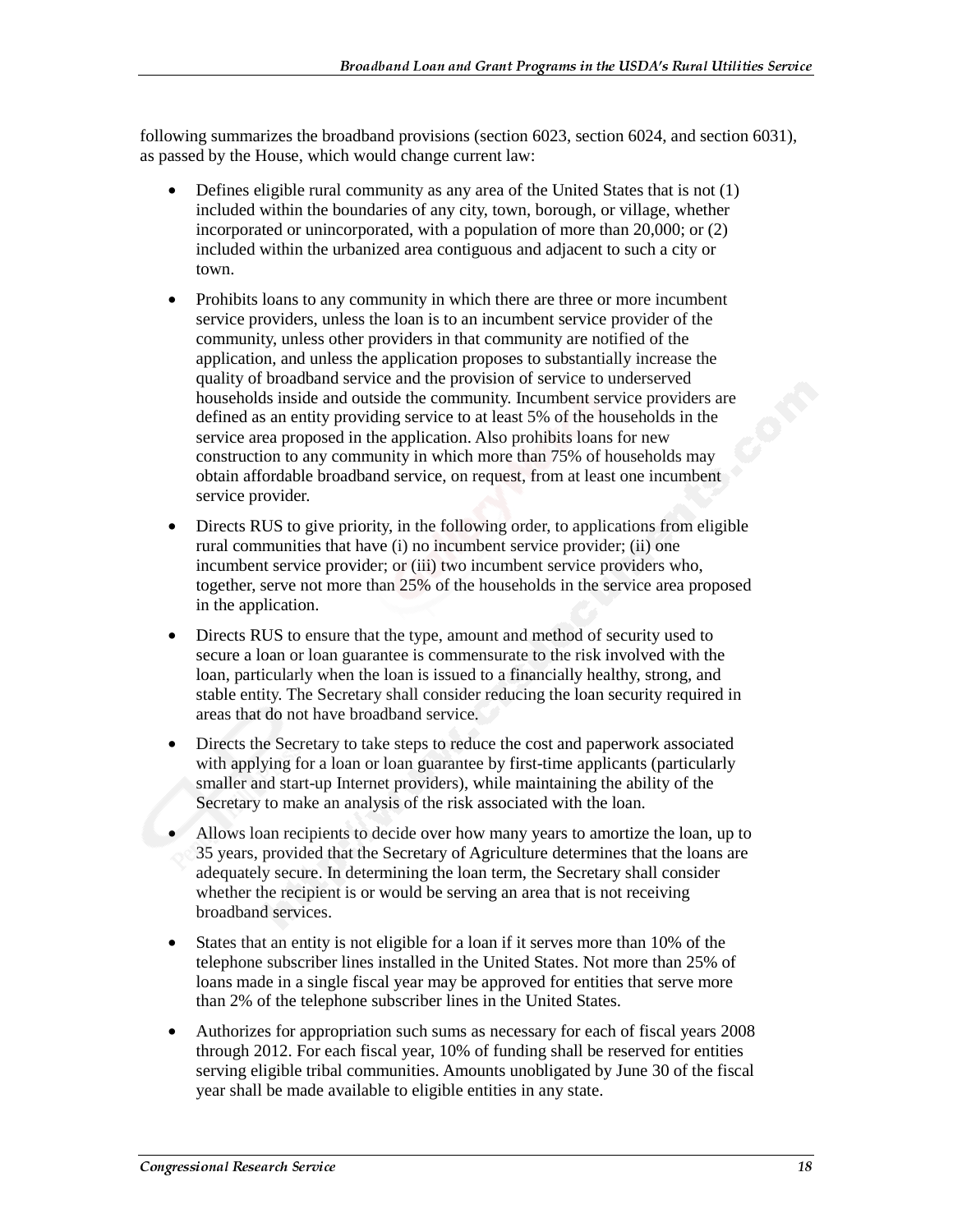- Authorizes the Community Connect Grant Program through FY2012 at \$25 million per year. Requires a matching contribution of 15%. Priority is given to grants that will enhance community access to telemedicine and distance learning resources.
- Requires detailed program reports from RUS to the House Committee on Agriculture and the Senate Committee on Agriculture, Nutrition, and Forestry.
- Establishes a National Center for Rural Telecommunications Assessment.
- Requires USDA to submit a comprehensive rural broadband strategy to the House Committee on Agriculture and the Senate Committee on Agriculture, Nutrition, and Forestry.

#### Senate Farm Bill

On October 25, 2007, the Senate farm bill, the Food and Energy Security Act of 2007, was approved by the Senate Committee on Agriculture, Nutrition, and Forestry. Title VI, "Rural Development and Investment" contains provisions (primarily section 6110, "Access to broadband telecommunications services in rural areas") which address reauthorization of the Rural Broadband Access Loan and Loan Guarantee Program. The bill was reported by the Committee on November 2, 2007 (S. 2302; S.Rept. 110-220). The Food and Energy Security Act of 2007 (H.R. 2419, as amended) was passed by the Senate on December 14, 2007. The following summarizes broadband-related provisions that would change current law:

- Defines rural area as any area other than (1) a city or town that has a population of greater than 20,000; (2) an urbanized area contiguous and adjacent to a city or town with a population greater than 50,000; and (3) any collection of census blocks contiguous to each other with a housing density of more than 200 housing units per square mile.
- Prohibits loans or loan guarantees for a project in any specific area in which broadband service is offered by three or more terrestrial service providers that offer services comparable to the services proposed by the applicant. Provider is considered to offer broadband service in a rural area if it offers service at not more than average prices compared with similar services offered in the nearest urban area. An eligible entity must offer broadband service to at least 25% of households not offered broadband service by a terrestrial broadband service provider and must agree to complete build out of broadband service proposed in application within three years after the loan is received.
- Directs Secretary to give priority to applicants that offer broadband to the greatest proportion of households that, prior to the provision of the service, had no terrestrial broadband service provider.
- Directs the Secretary to ensure that the type, amount, and method of security used to secure the loan is commensurate to the risk involved, particularly if the loan is issued to a financially-healthy, strong, and stable entity. Directs the Secretary to consider the recurring revenues of the entity at the time of application in determining an adequate level of credit support.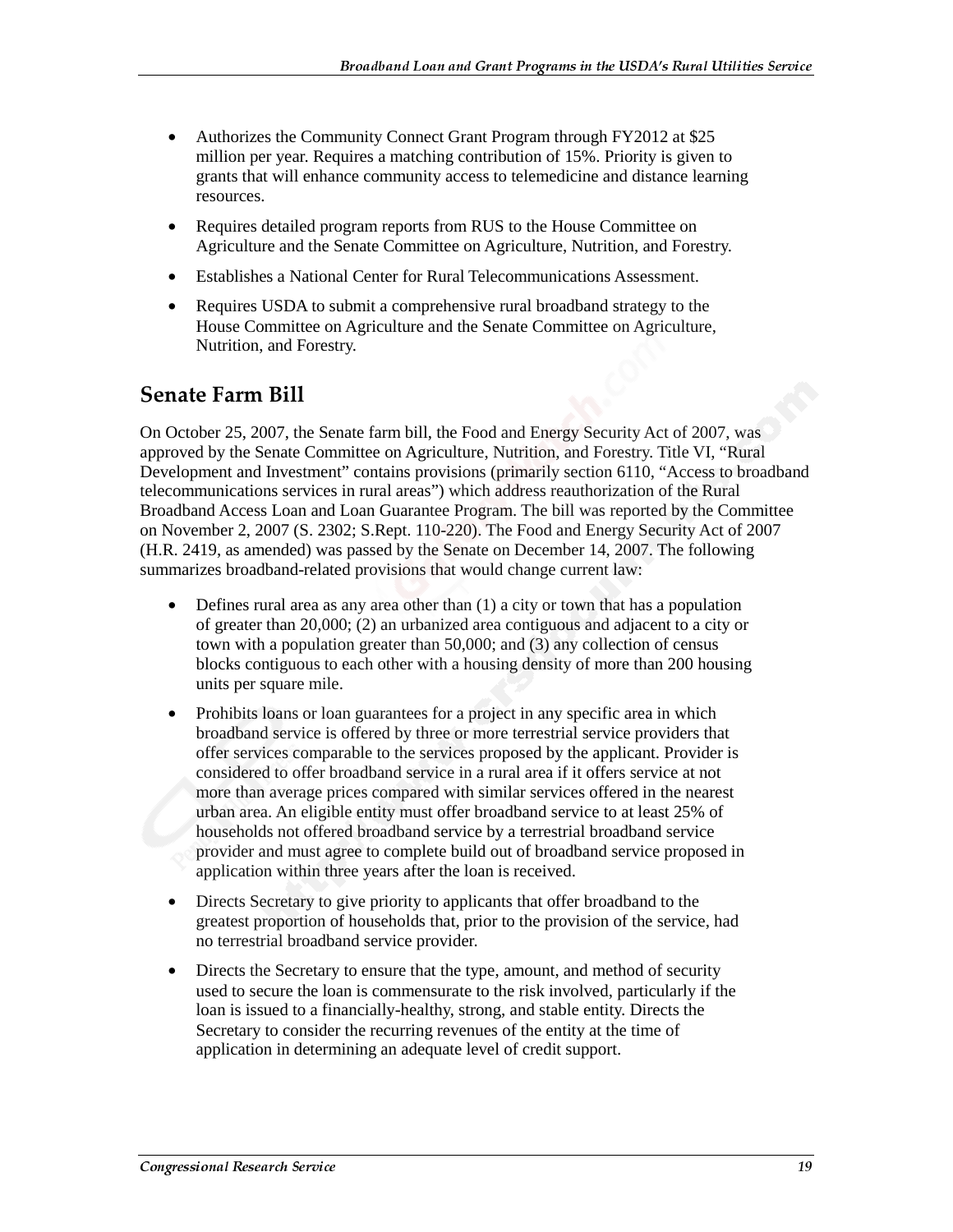- Requires an eligible entity to provide a cost share not to exceed 10% of the amount of the loan or loan guarantee requested. Recurring revenues, including broadband service client revenues, may be credited toward the cost share.
- In case of substantially underserved trust areas (for example, Indian lands), where more than 20% of residents do not have broadband service, the Secretary has the authority to provide loans with interest rates as low as 2%, and may waive nonduplication restrictions, matching fund requirements, credit support requirements, or other regulations.
- Directs the Secretary to include a notice of application on its website for a period of not less than ninety days; included on the website will be the name of the applicant, a description and geographical representation of the proposed area of broadband service, a map and numerical estimate of the households that have no terrestrial broadband service in the proposed service area of the project, and any other relevant information. Prohibits the Secretary from making proprietary information available.
- Directs the Secretary to establish, by regulation, procedures to ensure prompt processing of applications. Annual reports describing processing times and explanations for extensions are required. Time limits for responding to applications are prescribed, including that the Secretary shall make a decision whether to approve the loan not later than 180 days after a complete application is submitted.
- Directs that the Secretary may require an entity projecting a subscriber base of more than 20% of the service market to submit a market survey; the Secretary may not require a market survey from an entity proposing to serve less than 20%.
- For direct loans, directs the Secretary to determine interest rates at the lower of the cost of borrowing to the Department of the Treasury for obligations of comparable maturity, or 4%.
- Directs that loan or loan guarantee may have a term not to exceed 30 years if the Secretary determines that the loan security is sufficient.
- Authorizes for appropriation \$25 million for each of fiscal years 2008 through 2012.
- Establishes a National Center for Rural Telecommunications Assessment.
- Directs the Chairman of the FCC, in coordination with the Secretary, to submit an annual report to the House Committee on Energy and Commerce, House Committee on Agriculture, Senate Committee on Commerce, Science and Transportation, and Senate Committee on Agriculture, Nutrition, and Forestry describing a comprehensive rural broadband strategy.
- Directs GAO, not later than 30 months after enactment, to submit a study to the House Committee on Agriculture and the Senate Committee on Agriculture, Nutrition, and Forestry which examines how RUS makes decisions in allocating federal broadband benefits, what economic forces prompt applicants to seek federal funding rather than relying on the private market, how RUS awards impact the expansion of broadband infrastructure by the private sector; and to recommend what changes to federal policy are needed to further encourage technology expansion by private broadband service providers.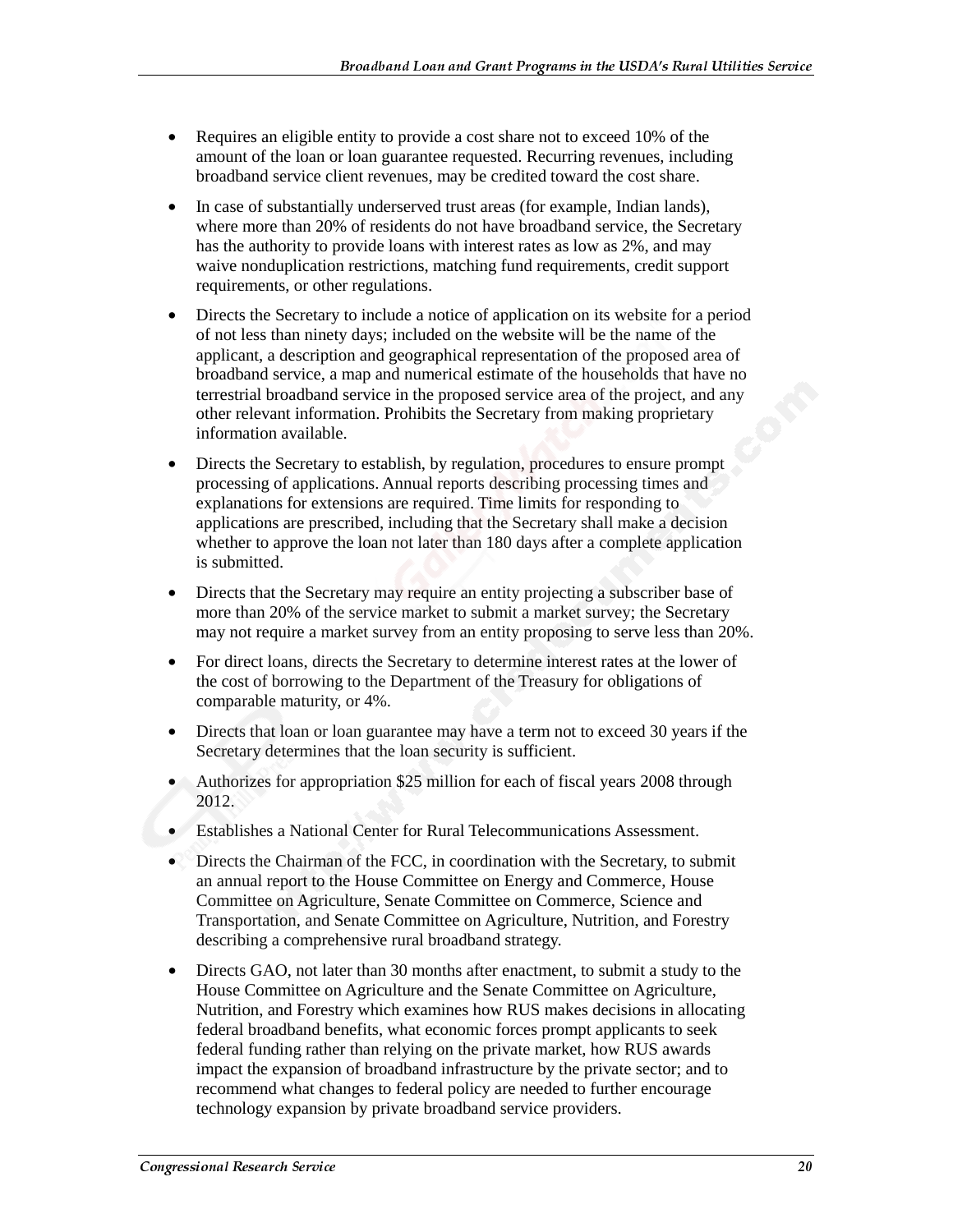• "Connect the Nation Act." Directs the Department of Commerce to award grants encouraging state initiatives to improve broadband service. The grants would go to nonprofit organizations which would—working with state agencies—develop and implement statewide initiatives to identify, track, and map the availability and adoption of broadband services within states. Authorizes \$40 million for each of fiscal years FY2008 through FY2012.

#### Conference Agreement and Public Law (P.L. 110-246)

On May 14, 2008, the farm bill conference report (H.Rept. 110-627) was approved by the House. The conference report was approved by the Senate on May 15, 2008. With respect to the broadband loan program, the conference agreement adopted much of the Senate amendment with modifications, while the definition of incumbent service provider was retained from the House bill. The conference agreement retained the provision establishing a National Center for Rural Telecommunications Assessment and the provision requiring the FCC and RUS to formulate a comprehensive rural broadband strategy. The conference agreement did *not* retain provisions related to establishing a broadband mapping and state grant program at the Department of Commerce ("Connect the Nation Act"), the GAO assessment of the RUS broadband programs, and authorization language for the Community Connect Broadband Grant program. The Food, Conservation, and Energy Act of 2008 became law on June 18, 2008 (P.L. 110-246). The following summarizes broadband-related provisions that changes previous law:

- Defines rural area as any area other than (1) a city or town that has a population of greater than 20,000 and (2) an urbanized area contiguous and adjacent to a city or town with a population greater than 50,000. The Secretary may, by regulation only, consider not to be rural an area that consists of any collection of census blocks contiguous to each other with a housing density of more than 200 housing units per square mile and that is contiguous with or adjacent to an existing boundary of a rural area.
- Prohibits the Secretary from making a loan in any area where there are more than 3 incumbent service providers unless the loan meets all of the following requirements: (1) the loan is to an incumbent service provider that is upgrading service in that provider's existing territory; (2) the loan proposes to serve an area where not less than 25% of the households are offered service by not more than 1 provider; and (3) the applicant is not eligible for funding under another provision of the Rural Electrification Act. Incumbent service provider is defined as an entity providing broadband service to not less than 5% of the households in the service territory proposed in the application. Also prohibits the Secretary from making a loan in any area where not less than 25% of the households are offered broadband service by not more than 1 provider unless a prior loan has been made in the same area.
- Provides that the highest priority is to be given to applicants that offer to provide broadband service to the greatest proportion of households currently without broadband service. Eligible entities are required to submit a proposal to the Secretary that meets the requirements for a project to offer to provide service to a rural area and agree to complete build out of the broadband service within three years.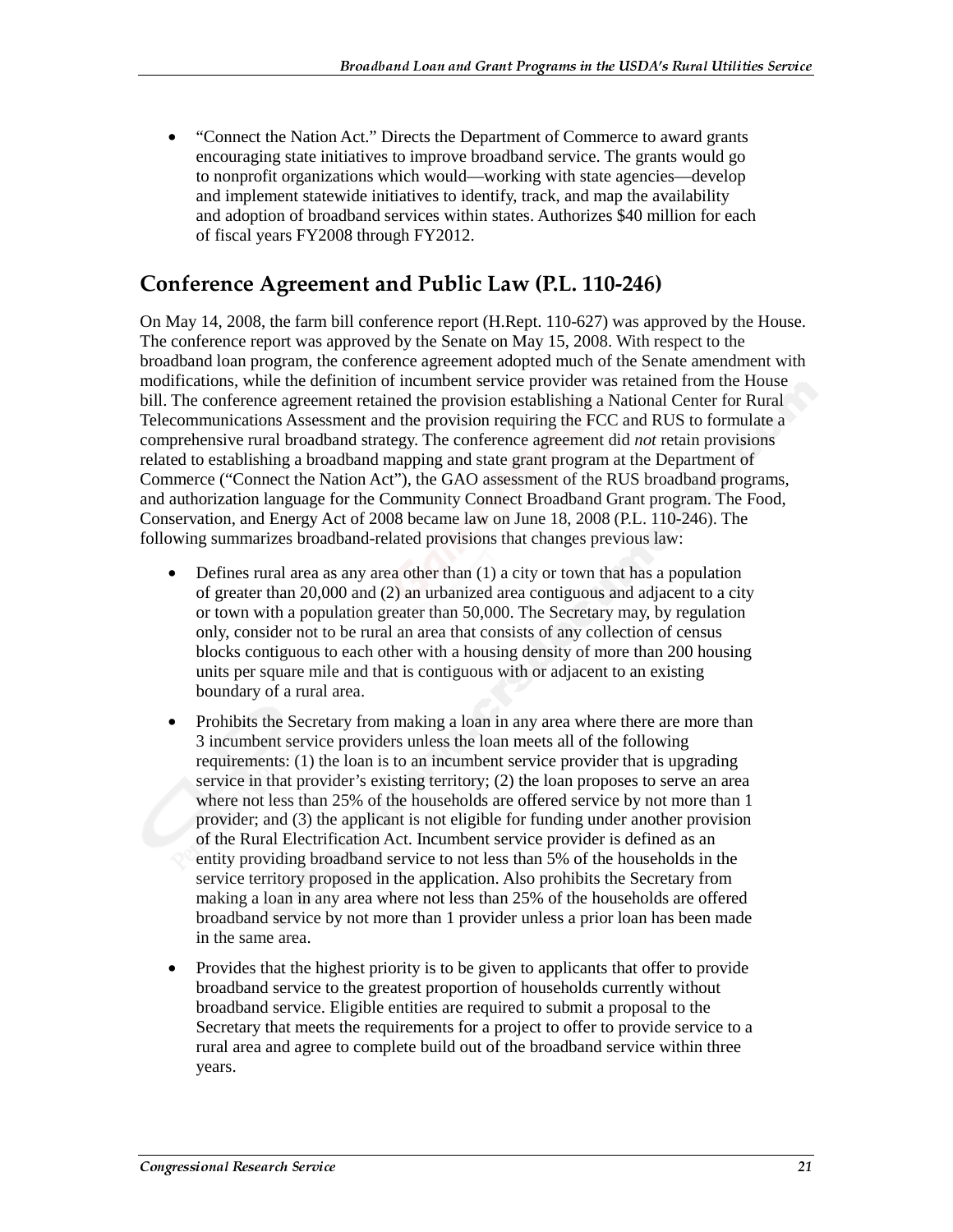- Prohibits any eligible entity that provides telecommunications or broadband service to at least 20% of the households in the United States from receiving an amount of funds under this section for a fiscal year in excess of 15% of the funds authorized and appropriated for the broadband loan program.
- Allows the Secretary to require an entity to provide a cost-share in an amount not to exceed 10% of the amount of the loan or loan guarantee.
- In case of substantially underserved trust areas (for example, Indian lands), where the Secretary determines a high need exists for the benefits of the program, the Secretary has the authority to provide loans with interest rates as low as 2% and may waive nonduplication restrictions, matching fund requirements, credit support requirements, or other regulations.
- Allows the Secretary to require an entity that proposes to have a subscriber projection of more than 20% of the broadband service market in a rural area to submit a market survey. However, the Secretary is prohibited from requiring a market survey from an entity that projects to have less than 20% of the broadband market.
- Requires public notice of each application submitted, including the identity of the applicant, the proposed area to be served, and the estimated number of households in the application without terrestrial-based broadband. Authorizes the Secretary to take steps to reduce the costs and paperwork associated with applying for a loan or loan guarantee under this section by first-time applicants, particularly those who are smaller and start-up Internet providers.
- Allows the Secretary to establish a pre-application process under which a prospective applicant may seek a determination of area eligibility. Provides that an application, or a petition for reconsideration of a decision on such an application, that was pending on the date 45 days before enactment of this act and that remains pending on the date of enactment of this act is to be considered under eligibility and feasibility criteria in effect on the original date of submission of the application.
- Retains the current law rate of interest for direct loans—which is the rate equivalent to the cost of borrowing to the Department of Treasury for obligations of comparable maturity or 4%.
- Directs that loan or loan guarantee may have a term not to exceed 35 years if the Secretary determines that the loan security is sufficient.
- Directs the Secretary to consider existing recurring revenues at the time of application in determining an adequate level of credit support. Requires the Secretary to ensure that the type, amount, and method of security used to secure a loan or loan guarantee is commensurate to the risk involved with the loan or loan guarantee, particularly when the loan or loan guarantee is issued to a financially healthy, strong, and stable entity. The Secretary is also required, in determining the amount and method of security, to consider reducing the security in areas that do not have broadband service.
- Requires that the Secretary annually report to Congress on the rural broadband loan and loan guarantee program. The annual report is to include information pertaining to the loans made, communities served and proposed to be served,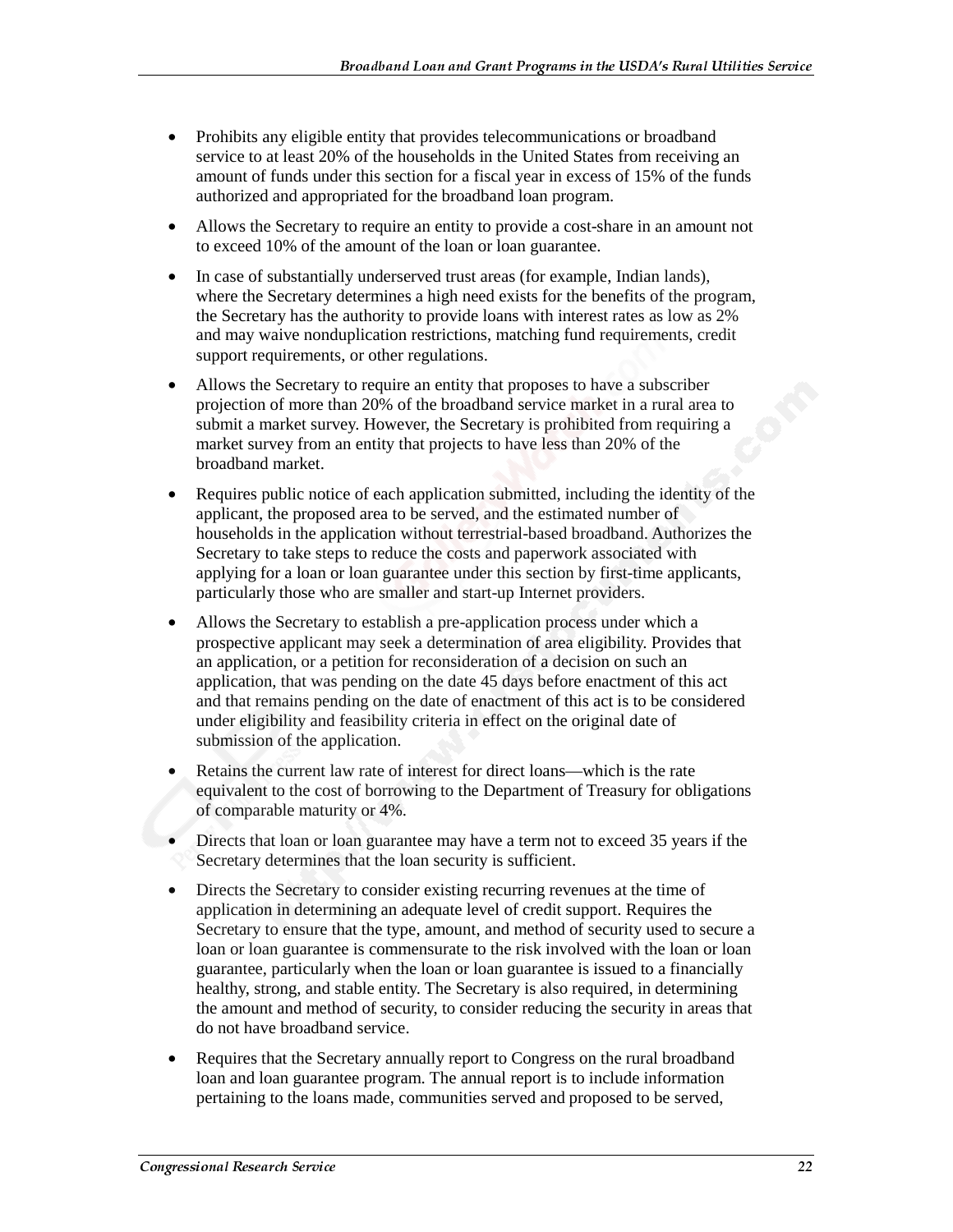speed of broadband service offered, types of services offered by the applicants and recipients, length of time to approve applications submitted, and outreach efforts undertaken by USDA.

- Authorizes the Rural Broadband Access Loan and Loan Guarantee program at \$25,000,000 to be appropriated for each of fiscal years 2008 through 2012.
- Provides for a National Center for Rural Telecommunications Assessment. The Center is to assess the effectiveness of broadband loan programs, work with existing rural development centers to identify appropriate policy initiatives, and provide an annual report that describes the activities of the Center, the results of research carried out by the Center, and any additional information that the Secretary may request. An appropriation of \$1,000,000 is authorized for each of the fiscal years 2008 through 2012.
- Directs the Chairman of the FCC, in coordination with the Secretary, to submit to Congress a report describing a comprehensive rural broadband strategy. Requires the report to be updated during the third year after enactment.

#### Appropriations

#### **FY2008**

The President's FY2008 budget proposal requested a \$6.45 million (subsidy) to support a loan level of \$300 million. Noting that this is a \$200 million reduction from the FY2007 level, the budget documents stated that the "funding is sufficient to meet expected demand," and that

Regulations are being changed to correct certain weaknesses that have become apparent since the program was established a few years ago. The new regulations will ensure that program funds are focused on rural areas that are lacking existing providers, and that applicants meet high enough standards to ensure long term success.<sup>1</sup>

The FY2008 budget proposal requested no funding for the Community Connect Broadband Grant program.

On July 19, 2007, the House Appropriations Committee approved the FY2008 Agriculture, Rural Development, Food and Drug Administration, and Related Agencies appropriations bill (H.R. 3161; H.Rept. 110-258). The Committee approved \$6.45 million to support a loan level of \$300 million for the broadband loan program, and \$17.82 million for broadband community connect grants (twice the FY2007 level). In report language, the Committee expressed concern over broadband loans to areas with existing providers, and directed the USDA Office of the Inspector General to conduct a comprehensive follow-up study reexamining the RUS broadband loan program. Specifically, the report is directed to detail: how many unserved households were included in approved RUS Broadband Loan Program applications; how many applications were granted to applicants proposing to serve areas where one or more private broadband providers already offered service; how many approved loans (and their total amount) have defaulted since the program's inception; and how many applicants who have been approved for loans have

<sup>&</sup>lt;sup>64</sup> U.S. Dept. of Agriculture, *FY2008 Budget Summary and Performance Plan*, p. 44.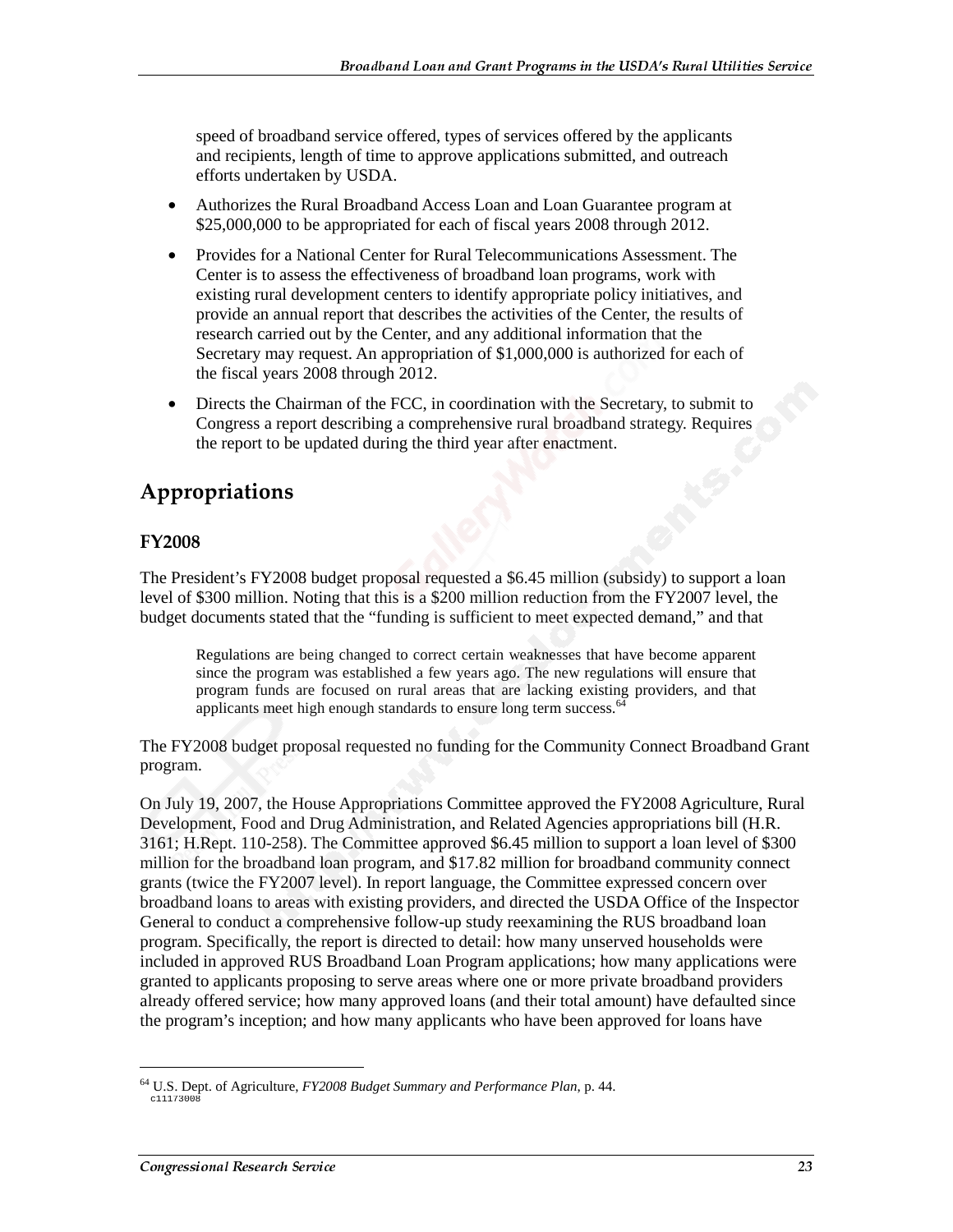subsequently withdrawn from the program due to the eventually discovered infeasibility of the approved project.

In report language, the House Appropriations Committee also expressed concern over the administration of the broadband loan program, and noted USDA's failure to obligate available resources to fund broadband projects. According to the Committee, USDA will carry over \$10.643 million from FY2007 to FY2008, which will support an additional program (loan) level of \$495 million. Regarding the proposed RUS broadband loan program rule, the Committee "expects the Department to prioritize deployment of broadband service to households with no or limited broadband access." Finally, the Committee recommended \$250,000 to the USDA Economic Research Service to research deployment of broadband service to households with no or limited access to broadband, and to study the economic impact of not having broadband on rural communities and their growth, community facilities, access to healthcare, and well being.

Also on July 19, 2007, the Senate Appropriations Committee approved its version of the FY2008 agriculture appropriations bill (S. 1859; S.Rept. 110-134). The Committee approved \$10.643 million to support a loan level of \$495 million for the broadband loan program, and \$8.9 million for broadband grants.

On December 26, 2007, the President signed the Consolidated Appropriations Act, 2008 (P.L. 110-161). The bill provided \$6.45 million to support a loan level of \$300 million for the broadband loan program, and \$13.4 million for broadband community connect grants. The Joint Explanatory Statement accompanying P.L. 110-161 directed USDA to evaluate and report on the potential of a combination loan/grant broadband program to expand the reach and more effectively utilize broadband resources.

#### FY2009

The President's FY2009 budget proposal requested a \$11.619 million (subsidy) to support a loan level of \$297.923 million. The budget justification noted that available funding in recent years has significantly outpaced demand and that \$495 million was carried forward to FY2008, in addition to the FY2008 funding. The Administration proposed a rescission of the FY2008 subsidy of \$6.45 million, an unobligated balance that would otherwise be carried forward into FY2009. According to the budget justification, the program "routinely carries over the entire year's appropriations, so the funds are not necessary to support the program's demand."

As in past budget requests, the Administration proposed no funding for the Community Connect Broadband Grants (down from \$13.5 million in FY2008). According to the budget justification, "building broadband infrastructure in rural America is expensive and requires extensive amounts of capital. A loan program is more suited to supporting this kind of activity."

On July 21, 2008, the Senate Appropriations Committee reported the FY2009 agriculture appropriations bill (S. 3289; S.Rept. 110-426). The Committee approved \$11.618 million to support a loan level of \$297.923 million for the broadband loan program, the same level as requested by the Administration. Unlike the Administration, the Committee would have provided \$13.406 million for broadband grants.

The Consolidated Security, Disaster Assistance, and Continuing Appropriations Act, 2009 (P.L. 110-329) provides the same funding levels through March 6, 2009, as was provided in FY2008: